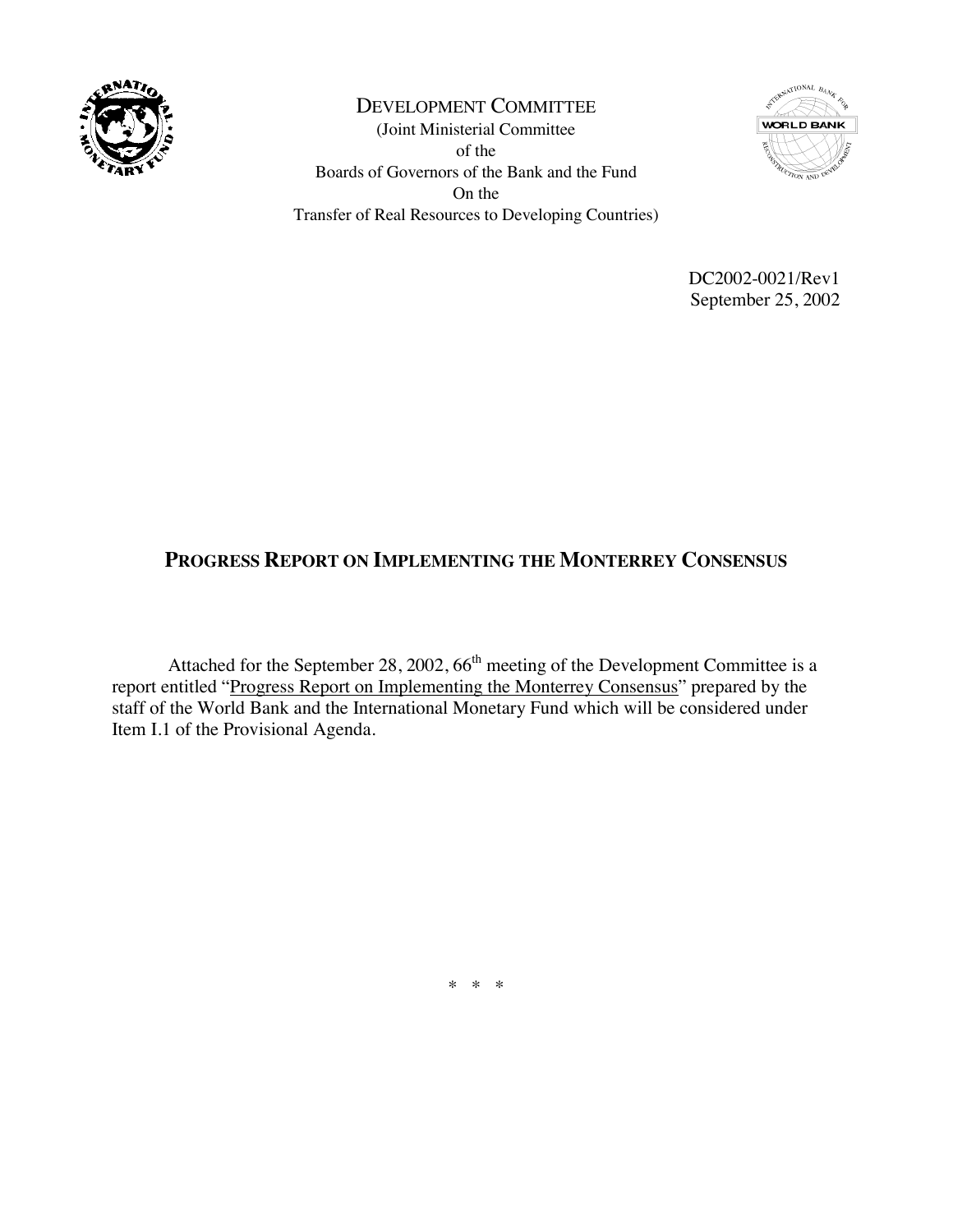# THE WORLD BANK AND INTERNATIONAL MONETARY FUND

# **Progress Report on Implementing the Monterrey Consensus**

Prepared Jointly by the staffs of the World Bank (PREM) and the IMF (PDR) for the Fall 2002 Development Committee Meeting

(In consultation with other departments)

September 25, 2002

#### **CONTENTS** Page

| A.              |      |                                                           |  |
|-----------------|------|-----------------------------------------------------------|--|
| <b>B.</b>       |      |                                                           |  |
| $\mathcal{C}$ . |      |                                                           |  |
|                 | i.   |                                                           |  |
|                 | ii.  |                                                           |  |
|                 | iii. |                                                           |  |
|                 | iv.  | Provision of Global Public Goods and Strengthening        |  |
|                 | V.   | Strengthening Institutional Governance and Partnerships16 |  |
|                 |      |                                                           |  |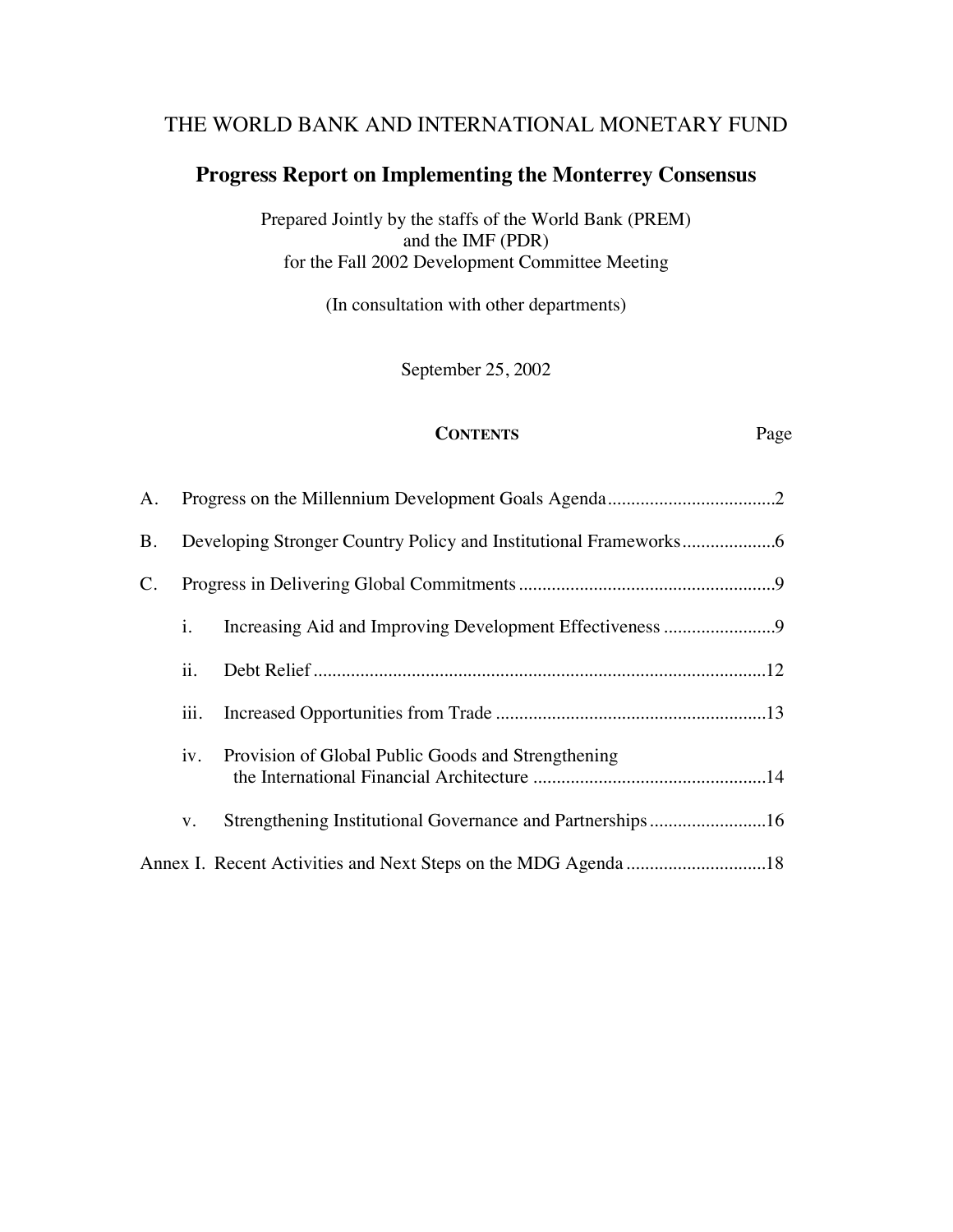#### **Progress Report on Implementing the Monterrey Consensus**

1. The April 2002 Development Committee provided an early opportunity to assess the outcome of the Monterrey conference and discuss implementation of the Monterrey consensus including the roles of the Bank and the Fund.<sup>1</sup> Ministers welcomed the "very important progress achieved in the Monterrey Consensus towards laying out a new partnership compact between developed and developing countries, based on mutual responsibility and accountability, to achieve measurable improvements in sustainable growth and poverty reduction". They recognized that country-owned and driven development strategies embodying sound policies and good governance had to be the starting point for this partnership, and that such strategies needed to be supported by increased and more effective development assistance. They committed themselves "to the implementation of these strategies and partnerships…as part of the scaling up of activities necessary for implementing the Monterrey Consensus and to meet the Millennium Development Goals" and agreed to regularly review progress at future meetings of the Committee.

2. The World Summit on Sustainable Development (WSSD) just held in Johannesburg reaffirmed and complemented the agreements reached in Monterrey and Doha. Over 180 member states participated including 104 Heads of State. An estimated 21,000 participants drawn from government, NGO, private sector and inter-governmental organizations attended the event. A political declaration and an action plan on sustainable development were successfully negotiated. In addition, the event spurred a number of initiatives involving a broad range of stakeholders. The Bank and the Fund participated actively in the preparatory processes and the event itself. The Bank's *2002 World Development Report* which highlighted the challenges of sustainable development beyond the 2015 horizon drew a lot of attention. IFC played a lead role in the discussions on corporate social responsibility. In addition, the Bank launched four initiatives comprising a global village energy partnership, the Community Development Carbon Fund, the Amazon Rainforest program, the Gas Flaring Initiative and an Agricultural Science Assessment process.

3. As a result of the successive high-level events beginning with the Millennium Summit and Declaration, there is currently unprecedented agreement among the international community on the urgent need for a concerted and coordinated effort in the fight against poverty. There is also greater consensus on the means to attain this goal. In particular, the Monterrey consensus creates an architecture of mutual responsibility, based on a two-pillar approach, for reaching the UN Millennium Development Goals (MDGs):

<sup>1</sup> *Financing for Development: Implementing the Monterrey Consensus,*(DC2002-0008, April 12, 2002). In his note to the Development Committee, President Wolfensohn set out a seven-point program for implementing the Monterrey Consensus.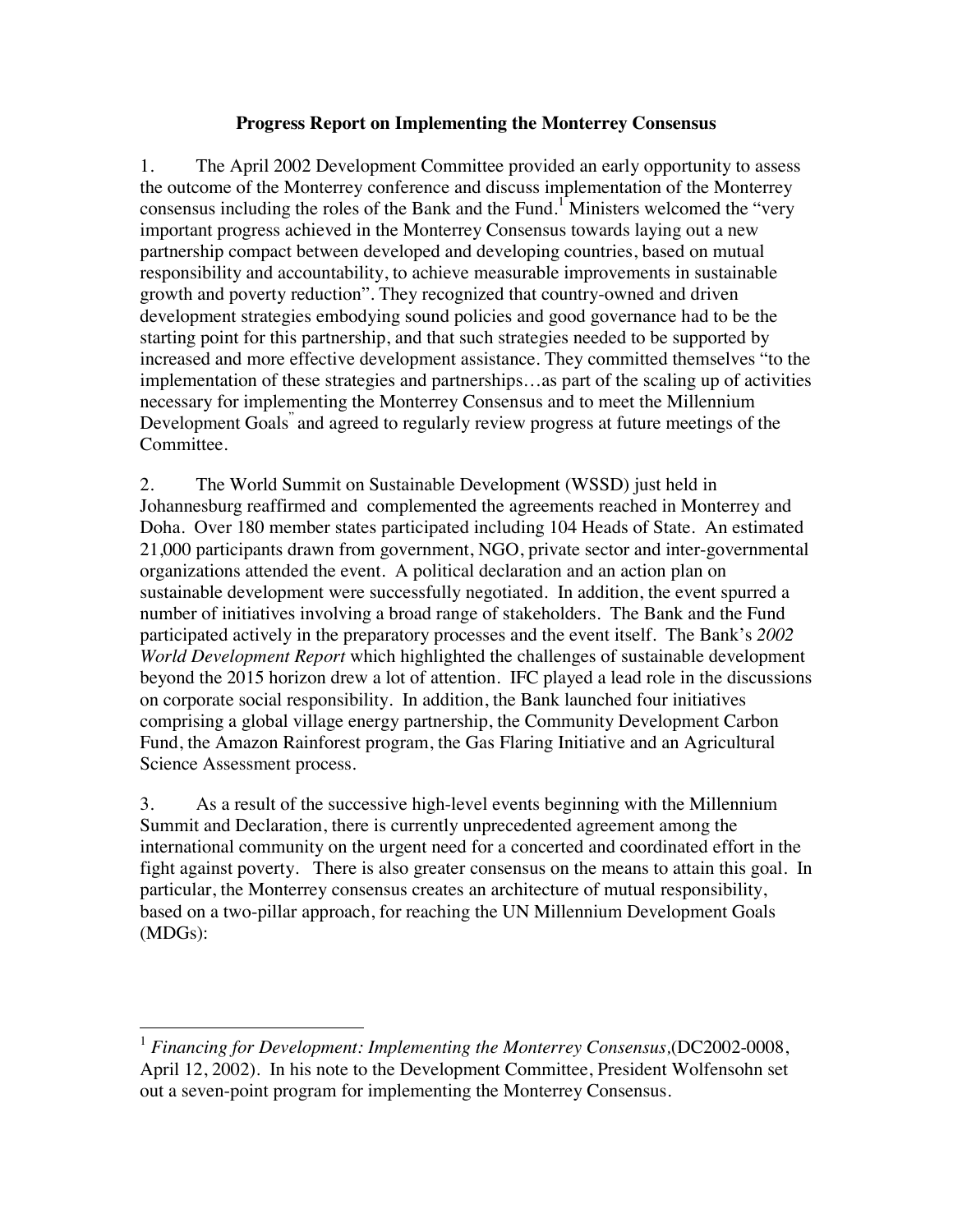- Developing countries take primary responsibility for implementing policies, improving governance and strengthening institutional capacity to accelerate growth and reduce poverty.
- The international community takes responsibility for buttressing these efforts with greater, better harmonized, and more comprehensive support through aid, market access, debt relief and technical assistance.

4. The Bank and the Fund are providing support in the implementation of actions on both pillars. Most of the areas flagged in the Monterrey and Johannesburg discussions for additional efforts on the part of the Bank and the Fund were already on the strategic agenda of the BWIs, including the need for comprehensive strategies, ownership, partnership and a focus on results in terms of poverty reduction and the MDGs. As part of the stepped-up commitment of the international community, the Bank and the Fund aim to intensify their efforts in a number of areas as highlighted in the last report to the Development Committee.

5. The remainder of this paper provides an overview of progress since April 2002 in implementing the Monterrey consensus focusing on the roles of the Bank and the Fund but also reviewing key actions by other stakeholders. The UN Secretary-General has also issued detailed reports on the Monterrey outcome and follow up.<sup>2</sup> This paper focuses on three aspects of the follow-up agenda: (a) work on the Millennium Development Goals which provides the framework for efforts of countries and the international community in supporting development and poverty reduction; (b) progress on the part of developing countries to strengthen policy and institutional frameworks; and (c) progress on implementing the commitments made by the international community on the global development partnership. The action plans to implement the Monterrey agenda are still evolving, and in view of the limited time that has elapsed since Monterrey, the paper focuses primarily on ongoing efforts. There are two companion papers for the Development Committee prepared by the World Bank. $3$  The first responds to the specific request from Ministers to report on efforts to enhance the focus on results, by countries, donors and development agencies. The second reports on the lessons and challenges for development effectiveness and 'scaling up' that emerge from case studies of development experience in three different sectors.

<sup>&</sup>lt;sup>2</sup> Outcome of the International Conference on Financing for Development and a report on *Follow-up efforts to the International Conference on Financing for Development*   $(August 8, 2002, www.un.org/esa/ffd/ ).$ 

<sup>&</sup>lt;sup>3</sup> Better Measuring, Monitoring, and Managing for Development Results (DC2002-0019, September 17, 2002); and *Development Effectiveness and Scaling Up: Lessons and Challenges from Case Studies* (DC 2002-0018, September 23, 2002).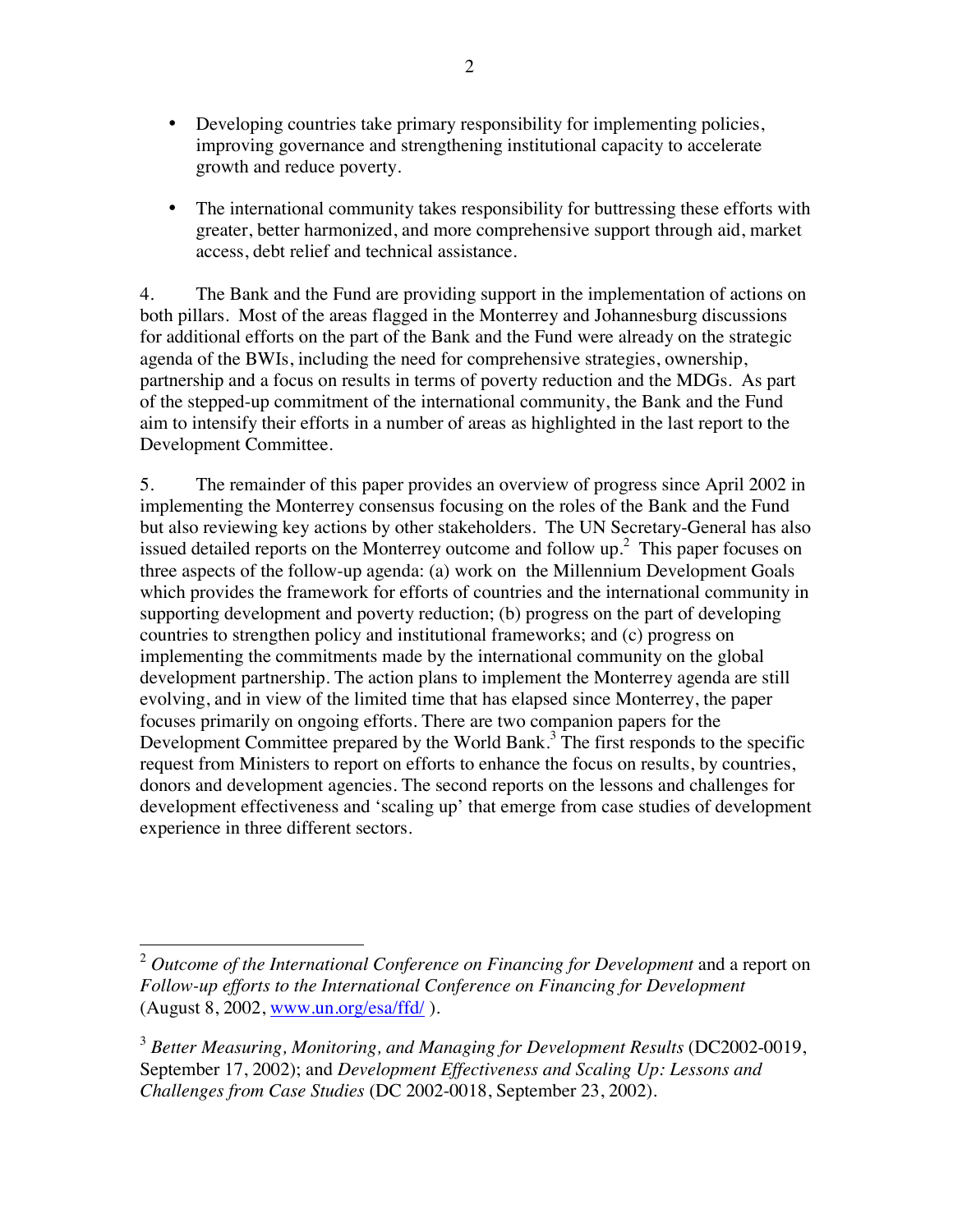## **A. Progress on the Millennium Development Goals Agenda**

6. The Millennium Development Goals establish quantified and time-bound targets for the development and environmental goals of the United Nations Millennium Declaration, based on the goals and targets of global conferences and summits held in the last decade. Together they represent a major milestone in global cooperation and commitment to development.<sup>4</sup> Although much is underway, there is no room for complacency as the risks of not attaining the Millennium Development Goals are considerable.

7. The 2002 *World Development Indicators* provide an update on progress toward the Millennium Development Goals. The key findings are:

- There has been significant progress toward the attainment of the MDGs, not only on poverty but on other dimensions such as universal primary education, gender equality in education, and child mortality, although progress has been uneven.
- Many middle-income countries have met or exceeded the proposed targets or have set more ambitious goals for themselves. But even in better-off countries there are often regions or ethnic groups that lag far behind.
- Facing the greatest challenge are the 63 poorest countries of the world. As the recent *Global Poverty Report*<sup>5</sup> concludes, the most persistent poverty and widest gaps remains in Sub-Saharan Africa. On current trends, it is the only region where the number of people living in extreme poverty will increase—by more than 100 million between 1990 and 2015. Child and maternal mortality rates remain extremely high and the spread of epidemic diseases will continue to undermine development efforts.
- Significant gaps in the available data need to be addressed in order to better monitor progress, set priorities, and ensure the effective use of public and private resources.

8. Recent activities related to MDGs and the next steps proposed by the UN to implement the MDG agenda are summarized in Annex 1. The Bank and the Fund play a key role in the implementation of the MDG strategy through the PRSP process. In addition, they are contributing to the overall strategy in a number of ways:

 4 For a list of the MDGs, see www.UN.org/millenniumgoals/.

<sup>5</sup> *Achieving the Millennium Development Goals in Africa: Progress, Prospects, and Policy Implications,* Global Poverty Report 2002, July 2002, prepared by the African Development Bank and the World Bank in collaboration with the IMF and other regional development banks.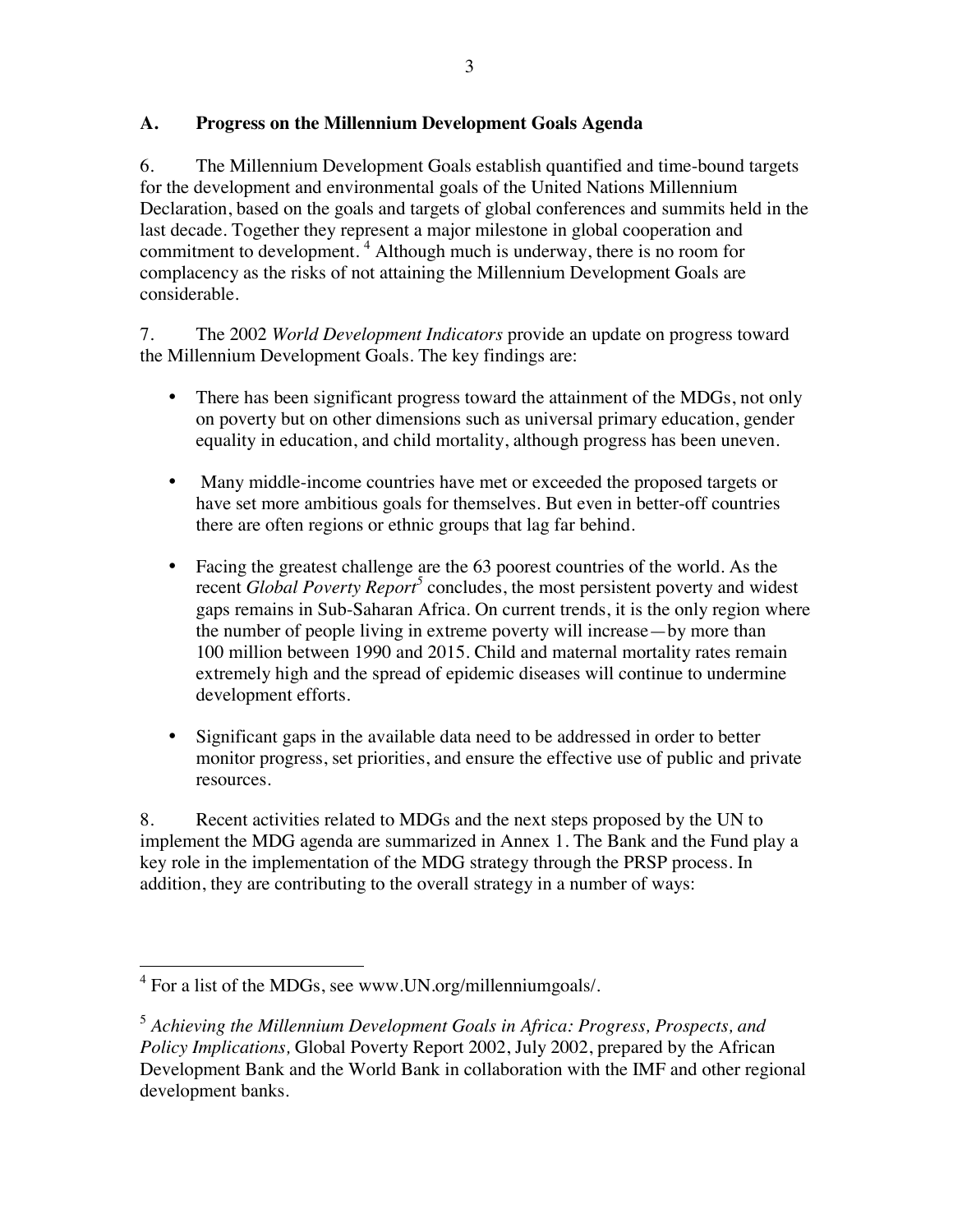- First, Bank and Fund staff have been actively involved in the UN Department of Economic and Social Affairs (DESA)-led work on the development of indicators to measure progress towards the MDGs.
- Second, the Bank and the Fund have committed to provide data for an annual statistical report, and technical assessments of overall progress to the UN Secretary-General's annual progress report and the five-year comprehensive report. As part of the *World Development Indicators* and the *Global Poverty Report,* the Bank will continue to provide summary assessments and analysis of progress on MDGs to the Development Committee and the international community, and will collaborate and coordinate with the UN and DAC on assessments and reporting.
- Third, the Bank and Fund are exploring concrete ways to enhance cooperation with the UNDP for country-level monitoring of MDG implementation within the context of PRSPs;
- Fourth, the Bank is contributing to the preparation of country case studies on obstacles and opportunities to accelerate progress towards the MDGs. Six studies have been completed or are in process for Vietnam, Argentina, Uganda, Armenia, Bangladesh and Yemen.
- Fifth, the Bank and Fund will participate in the Millennium Project, through Bank and Fund senior level representation in the UN Experts Group and staff participation in the task forces, with the Bank participating in all and the Fund in those that are relevant to the Fund's work.
- Sixth, the Bank and the UN will jointly organize a seminar this Fall on *Global Poverty Mapping* which will consider how to develop a map for all developing countries that identifies better who and where the poor are and the underlying causes of poverty.
- Seventh, the Bank and UNDP have agreed to coordinate on the content, analysis and preparation of the 2003 *World Development Report on Making Services Work for Poor People* and the 2003 *Human Development Report* which will focus on the Millennium Development Goals.
- Eighth, in order to help address the deficiencies in statistics needed for underpinning PRSPs and monitoring of progress on MDGs, the Bank and the Fund have stepped up efforts on statistical capacity building, including to improve coordination among data producers, users and donors through PARIS 21, an international consortium for statistical advocacy in developing countries. The Fund is leading the PARIS 21 Task Team on statistical capacity building indicators that are designed to help countries strengthen their statistical capacity. These indicators are designed to help track, *inter alia*, progress under poverty reduction strategies. The World Bank is also working on a broad-based effort— STAT CAP—to support national statistical capacity at the country level, building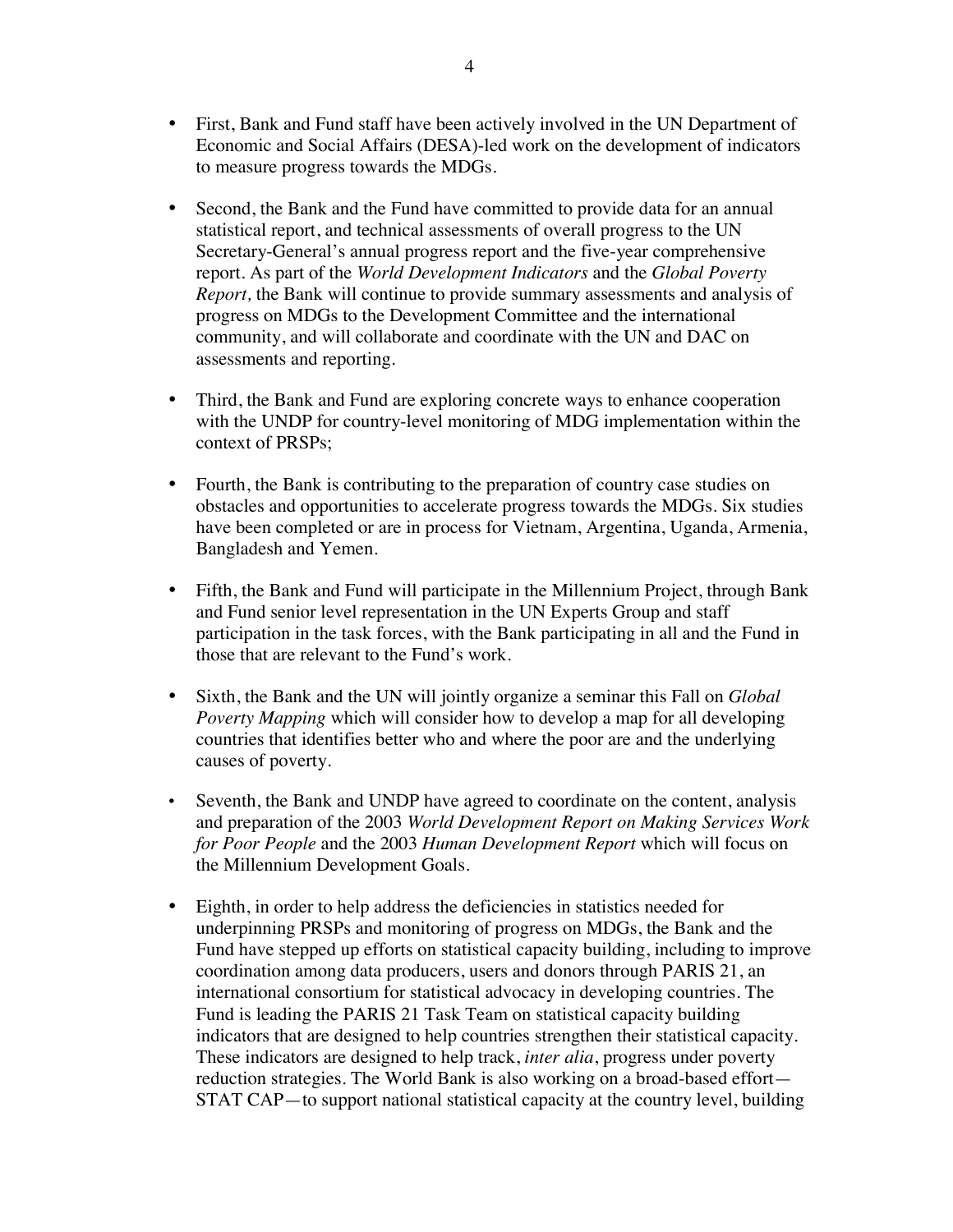on the PARIS 21 partnership and delivered through country-specific lending operations focused on statistical capacity building. In collaboration with other partners and donors, the Bank is considering providing small grants for statistical capacity building and developing a lending operation that could provide the basis for more systematic and sustained support for statistical capacity building. Recently, the Fund, in close collaboration with the Bank and other agencies, has introduced a series of regional projects that use the Fund's General Data Dissemination System (GDDS) as a framework to help countries toward sustainable improvements in the capacity to produce and disseminate economic and socio-demographic statistics. The first and largest project to date focuses on 14 Anglophone African countries, with the Fund providing support for capacity enhancement on economic statistics and the Bank on socio-demographic (including poverty) data in the context of a large-scale medium-term program.

9. The WSSD fostered a broad-based dialogue on long-term sustainability, global equity and inclusion and on the centrality of poverty reduction. The general outcomes built upon the agreements reached at Doha and Monterrey by:

- (i) Stressing the importance of the *quality of growth*—economic growth that embeds within it environmental and social responsibility including on the part of the corporate sector.
- (ii) Clarifying that poverty is at the heart of long-run sustainable development.
- (iii) Reconfirming the MDGs as pillars for sustainability but, recognizing the need to think beyond 2015 towards the middle of the century.
- (iv) Promoting the need to think comprehensively and to engage broad-based multi-stakeholder coalitions and partnership reflected in the prominent role for the private sector.
- (v) Identifying agriculture and water as key sectors for sustainable development and, in the case of agriculture, calling for the elimination of OECD subsidies that were argued to be a barrier to sustainable development.
- (vi) Recognizing the need to address unsustainable consumption and production patterns and a committing to establish a ten-year framework.

A number of **specific targets** were also agreed to:

- (i) In addition to the MDG target of halving the number of people unable to access safe drinking water by 2015, it was agreed also to halve the number of people without basic sanitation by 2015.
- (ii) Countries agreed to reverse the trend in biodiversity by 2010 and to restore collapsed fish stocks by 2015.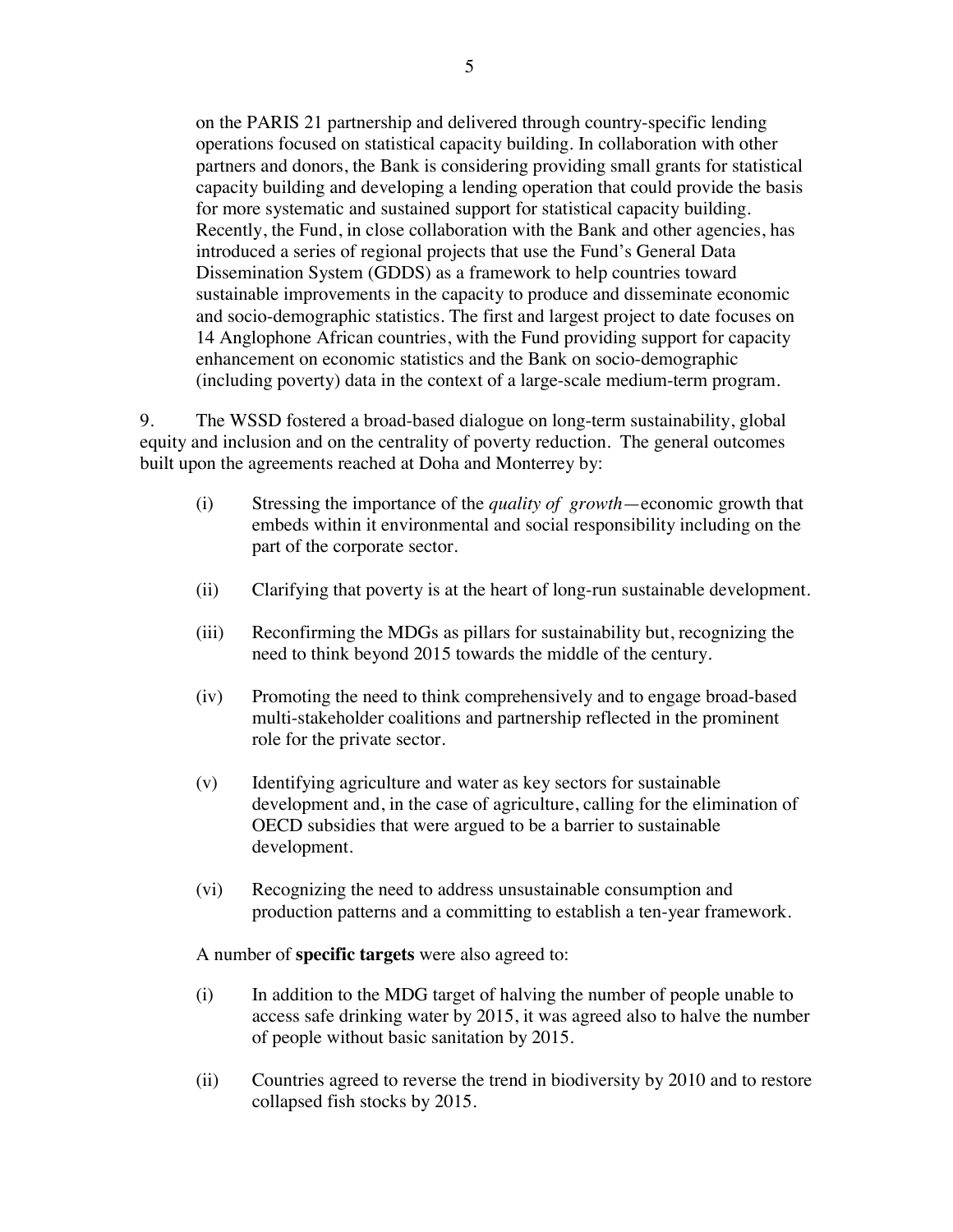- (iii) Chemicals with a detrimental health impact will be phased out by 2020.
- (iv) Energy services will be extended to 35% of African households over the next ten years.
- (v) Food strategies for Africa will be developed by 2005.

10. The Summit and the lead up to it also provided the impetus for a number of actions including: the largest to date replenishment of the GEF (\$2.92 billion) and pledges at the Summit on the part of several countries to provide additional resources; the announcement by a number of countries (Russia, Canada) to ratify the Kyoto Protocol and thus allow it to enter into force; a number of special initiatives and funding commitments by donors to key issues related to agriculture research, water, energy, mining and biodiversity; and the creation of a task force to study the provision of global public goods.

## **B. Developing Stronger Country Policy and Institutional Frameworks**

11. The commitment to strengthen policies, governance and institutions by developing countries is a central pillar of the Monterrey consensus. During the 1990s, developing countries recorded significant improvements in their domestic policy and institutional frameworks, with commensurate results. Macroeconomic imbalances were sharply reduced on average, developing countries further increased their participation in the global economy, growth accelerated to levels that were for the first time higher than those of industrial countries, and substantial inroads were made in the fight against poverty and the attainment of the millennium development goals. Even poor countries in sub-Saharan Africa that had suffered setbacks in the previous decade saw significant improvement. During the last six years, around a dozen countries in Africa recorded growth in excess of 5 percent per annum and a dozen and a half countries recorded growth in excess of 4 percent. As a result of improved policies, some countries in sub-Saharan Africa have also been able to withstand better the current downturn in contrast to previous shocks.

12. Despite these improvements, sustained reforms and institution building are needed even in reforming countries.<sup>6</sup> The MDGs will only be met in most low-income countries through raising and sustaining growth for the coming decade. Thus it is crucial to remove the remaining obstacles to high growth, and to ensure that the poor share in the benefits of growth.

 6 The *Country Policy and Institutional Assessments* that the Bank undertakes of policy, governance and institutional performance for around 135 developing countries indicates an improving trend in the 1990s (with the average rating improving from 3.0 in 1995 to 3.4 in 2001) but there remain performance gaps in many reforming countries and overall ratings remain weak (less than 3.0) in around 30 countries.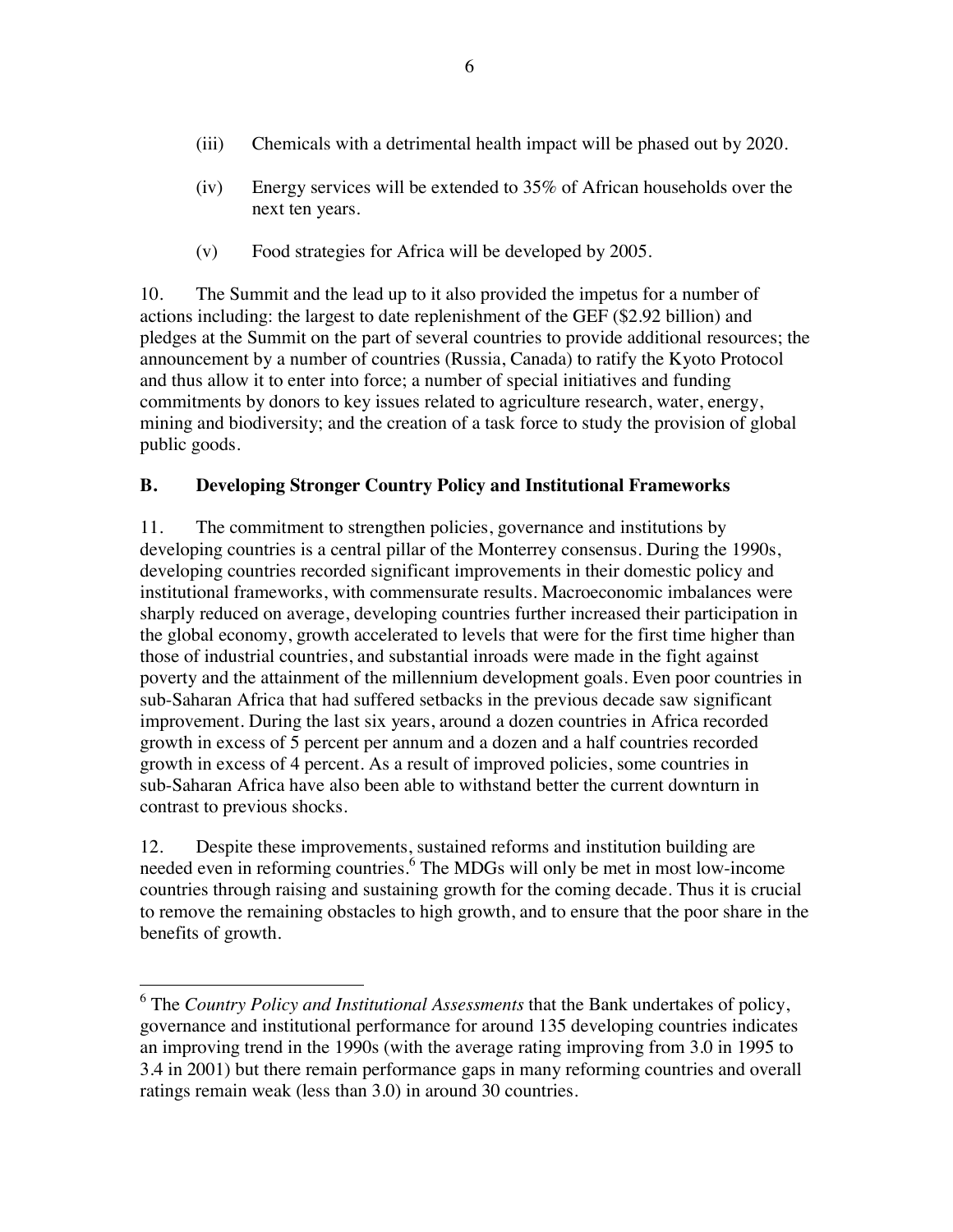13. Country-owned poverty reduction strategy papers, or PRSPs, serve as the basic framework for Bank and Fund support for these reform efforts in low-income countries, and the Monterrey consensus underlined the centrality of nationally-owned poverty reduction strategies in reaching the MDGs. A separate joint Bank-Fund progress report on PRSP implementation, prepared as background for the Development Committee and the IMFC, reaffirms many of the strengths and challenges identified in the approach in the joint March 2002 Review of the  $P\overline{RSP}$ .<sup>7</sup> Results-based indicators are being built into the PRSP framework which will help track progress, assess the poverty-reduction impact of policies contained in PRSPs, and signal the need for corrective action. While most MDG goals are included in PRSPs, different indicators are often used to assess progress in implementation. Some areas covered by the MDGs, e.g., many of the environment indicators apart from water and sanitation, receive less coverage in PRSPs.

14. As the focus shifts from preparing PRSPs to implementing the strategies they set out, a number of challenges are emerging. At the Development Committee Meeting in April, Ministers looked forward to "continued progress in extending the participatory processes for the elaboration and monitoring of PRSPs, implementing pro-poor growth policies, enhancing collaboration to strengthen public expenditure management and to improve poverty and social impact analysis; and, amongst multilateral and bilateral development agencies, in better aligning their programs with country strategies." Other areas requiring increased attention include better prioritization of spending, improved costing of policy measures more focus on intermediate indicators, and more parliamentary involvement. The review of the PRGF earlier this year found that, while a good start had been made in linking the PRSP and PRGF-supported program objectives, it would be useful to have more focus on improving the quality and efficiency of public spending, more discussion of PRGF-supported program design and alternative scenarios, and more research on growth and poverty links. IDA has approved six Poverty Reduction Support Credits (PRSCs). Work on a review of PRSCs and Bank programmatic policybased lending, scheduled for later in FY03, is underway.

15. Recognizing that limited capacity is a major impediment to PRSP/PRGF implementation, the Fund has been providing more focused and prioritized technical assistance, improved its coordination with other technical assistance providers, and has significantly expanded its network of regional training institutes, programs and technical assistance centers. The Fund will soon establish two African Regional Technical Assistance Centers (AFRITACs) in Dar es Salaam and Abidjan modeled on regional centers in the Caribbean and the Pacific, which should further support improved coordination. $8$  To assist regional coordination of capacity building, the Fund became a member of the Africa Capacity Building Foundation in May 2002. Bank efforts are

l <sup>7</sup> *Poverty Reduction Strategy Papers – Progress in Implementation* (IDA/SecM2002- 0453, August 9, 2002; and SM/02/250, August 6, 2002).

 $8$  The core functions of these centers will be in the areas of macroeconomic policy, tax policy and revenue administration, public expenditure management, monetary and exchange rate policy, financial sector sustainability, and statistics.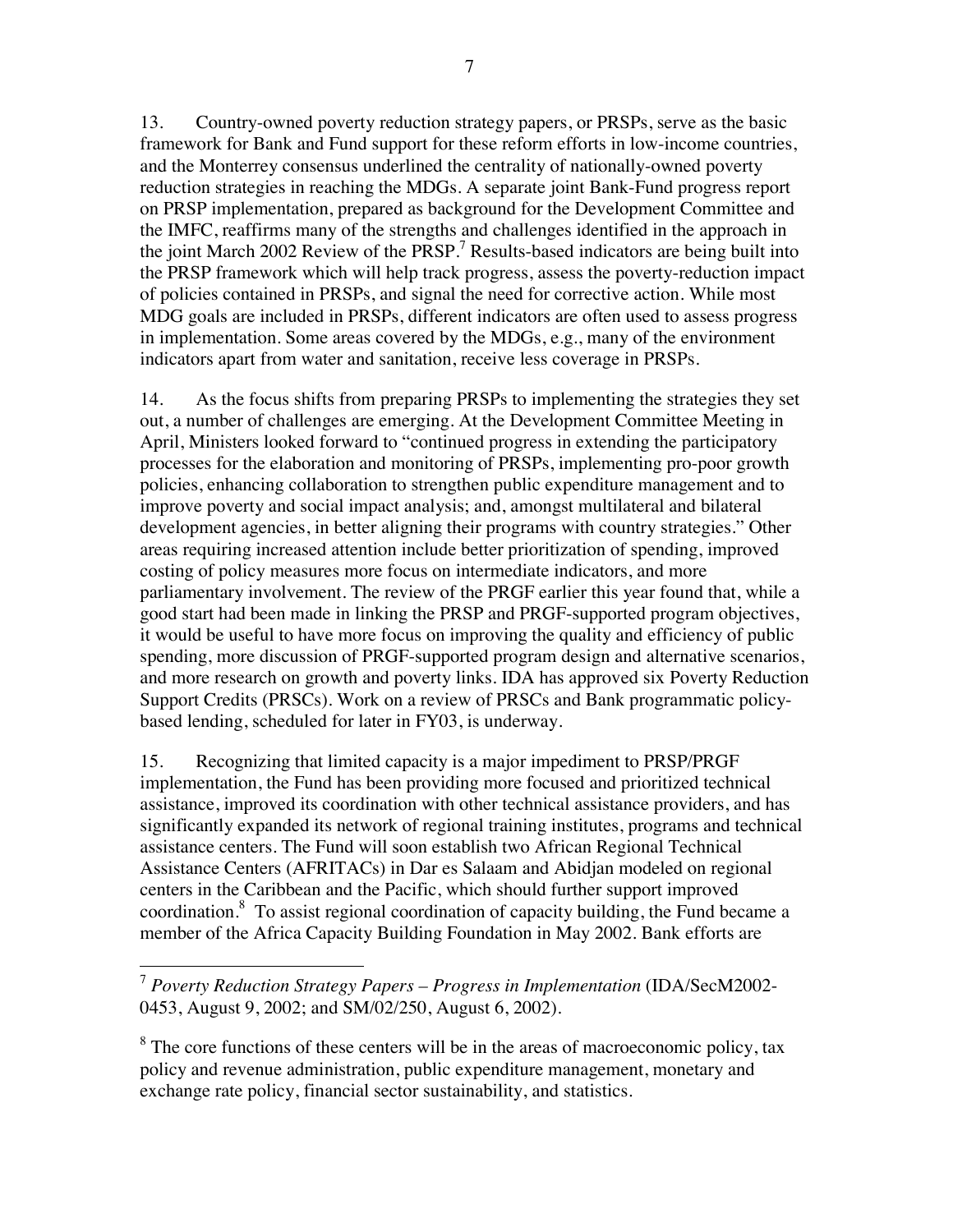focused on a new multi-donor trust fund for capacity building, jointly administered with the UNDP. The Bank is also stepping up its support for capacity building more broadly including by strengthening technical assistance from local offices and expanding World Bank Institute training and learning programs.

16. The Bank and the Fund have also been providing support to the New Partnership for Africa's Development (NEPAD) which aims to promote growth and sustainable development, eradicate poverty, and halt the marginalization of Africa in the globalization process. The Partnership recognizes that peace, democracy and good governance are preconditions for investment, growth and poverty reduction, and that Africa must eliminate the obstacles to sustained growth in order to achieve the MDGs.

17. At the request of the NEPAD Steering Committee, Bank and Fund staff have attended NEPAD conferences and workshops, and provided inputs and advice on a range of topics including economic governance (Fund), agriculture and market access, infrastructure development and education (Bank). Recently, Fund staff assisted an AfDB delegation in developing practical proposals for prioritizing standards and codes and designing a peer review mechanism.

18. The Bank and the Fund have also stepped up work and support to developing countries in three policy areas that were highlighted in the Monterrey consensus as being of particular importance for domestic resource mobilization—tax policy and administration, strengthening of financial systems, and improving the environment for private investment, including foreign direct investment. In collaboration with the OECD, the Bank and the Fund have established an *International Tax Dialogue* to foster exchange of views and experience on key tax policy and administration issues and improve the coordination of technical assistance activities in these areas. The initiative will look to strengthen collaboration with other partners including the UN. In the financial area, the joint Financial Sector Assessment Program (FSAP) is now a well established instrument to undertake systematic assessment and provide enhanced support to developing countries for strengthening financial systems—to date the FSAP has covered 30 developing economies as well as 11 advanced economies and 16 economies in transition.9 The Bank has put in place a program to undertake *Investment Climate Assessments* as a tool to measure and compare investment climate conditions in countries in a more systematic way. Under a joint initiative of the managements of the IMF and the World Bank, investor councils are being created in several African countries to facilitate dialogue between governments and private companies about the conditions affecting private investment.

<sup>&</sup>lt;sup>9</sup> Includes FSAPs completed or under way as of August 31, 2002. In addition, joint reviews of the FSAP and of the related program on *Reports on the Observance of Standards and Codes* (ROSCs) are under preparation for review by the Boards after the Annual Meetings. In collaboration with bilateral donors, the Bank and the Fund have established a multi-donor facility (the *Financial Sector Reform and Strengthening Initiative*) to provide follow-up support for policy reforms and institution building in the financial sector and related infrastructure.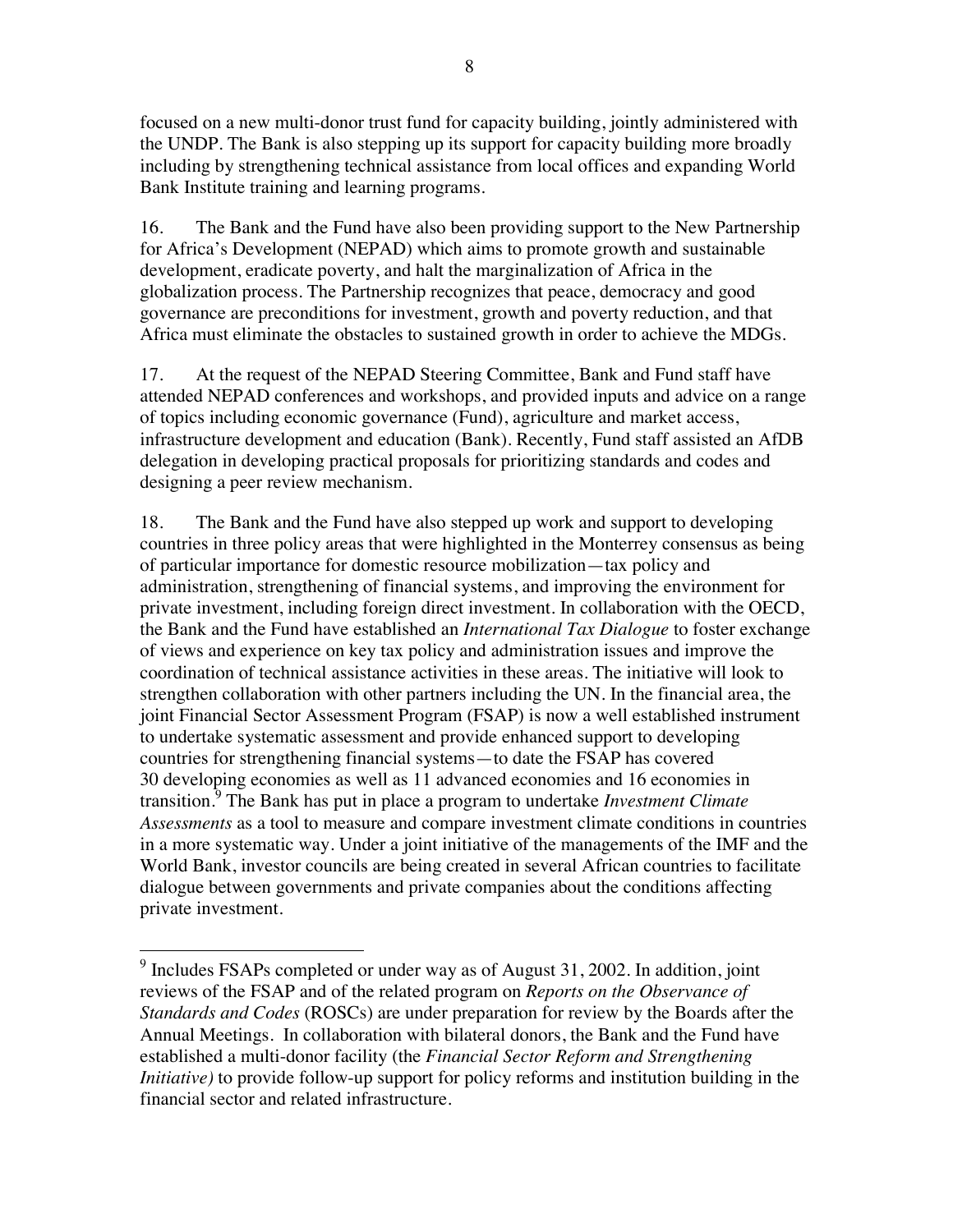## **C. Progress in Delivering Global Commitments**

#### **i. Increasing Aid and Improving Development Effectiveness**

19. The Monterrey conference and the consensus document recognized the critical importance of higher volumes of aid to support reform and development efforts of the poorest countries. In the lead up to Monterrey and subsequently, major donors have made individual and collective announcements of significant increases in their ODA targeted to the poorest countries especially in sub-Saharan Africa. In addition, IDA donors reached agreement on a new replenishment, the largest in IDA's history.

- 20. The bilateral announcements include:
	- A pledge by the United States to increase funding for official development assistance by \$1.7 billion in 2004, \$3.3 billion in 2005 and \$5.0 billion in 2006 and beyond, representing a 50 percent increase over current levels. These additional funds will be placed in a "Millennium Challenge Account" with funds allocated to developing countries that demonstrate a strong commitment to good governance, health and education, and sound economic policies that foster enterprise and entrepreneurship, including more open markets and sustainable budgets.
	- At their summit meeting, the European Union countries pledged to increase official development assistance to reach an average of 0.39 percent of GNP from the current level of 0.33 percent, with EU countries below the current level committing to reach at least 0.33 percent by 2006. This could amount to an annual increase of \$7 billion by the year 2006. Several countries including Finland, Belgium, Ireland, Luxembourg, the Netherlands and Sweden reaffirmed their commitment to meet or exceed the UN ODA target of 0.7 percent. Others have set intermediate targets higher than the EU benchmark. The UK has announced an increase of around \$2.2b in its annual ODA budget by 2005, raising the GNP ratio from 0.32 to 0.4 percent. France has pledged to increase its ODA by 50 percent to reach 0.5 percent of GDP over the next five years.
	- Canada has set aside an additional \$500 million to implement the objectives of the G-8 Africa Action Plan based on the New Partnership for Africa's Development (NEPAD), and committed to increase its aid budget by 8 percent annually, leading to a doubling by the end of the decade. Speaking as chair and on behalf of the G-8 Countries after their Summit in June, the Canadian Prime Minister also announced that "in aggregate half or more of our development assistance commitments announced at Monterrey could be directed to African nations that govern justly, invest in their people and promote economic freedom."
	- Norway announced the launching of an Action Plan for Combating Poverty, and pledged to increase ODA from its current level of 0.92 percent of GDP to 1 percent of GDP by 2005.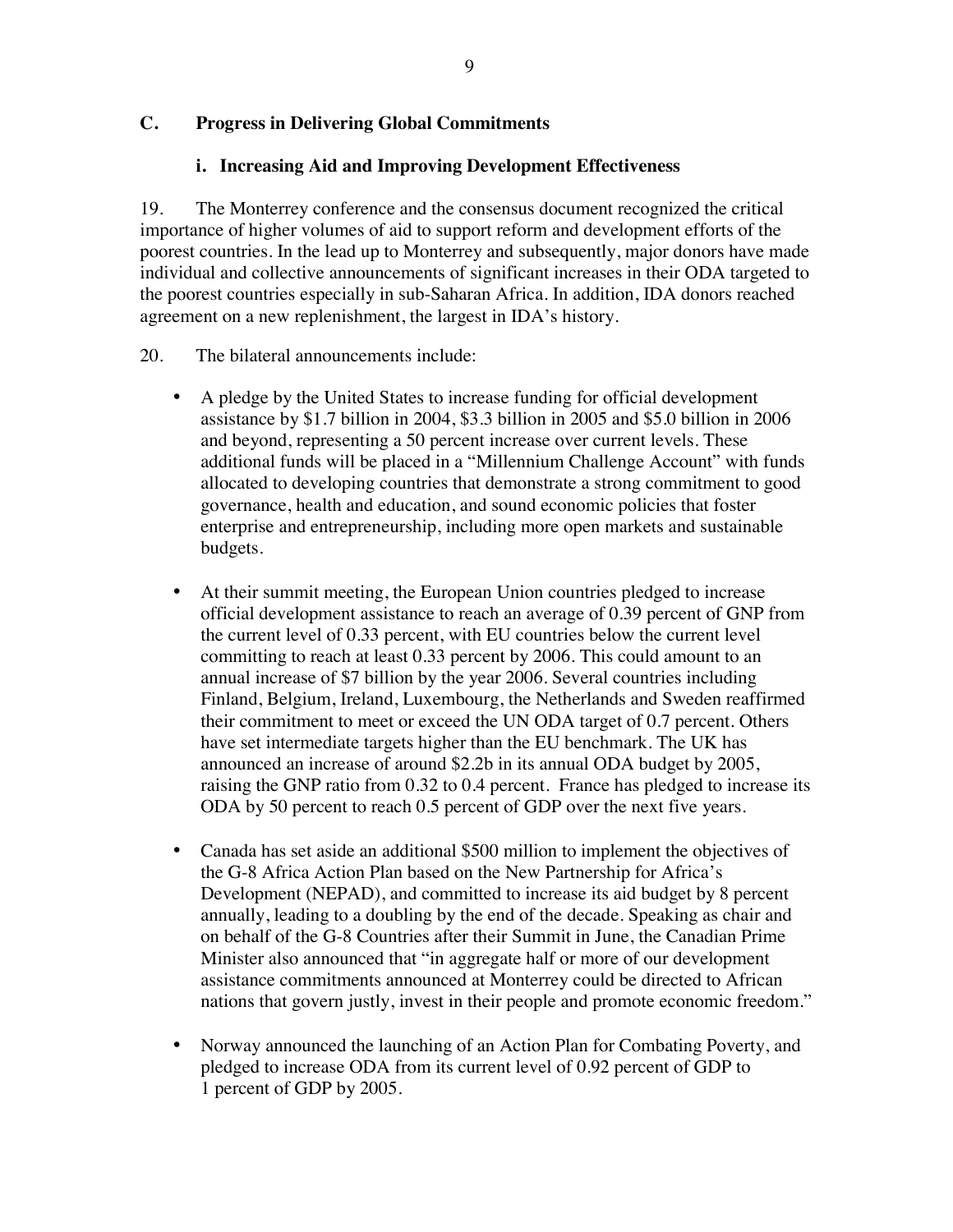• The Swiss Government announced its plans to increase its ODA to 0.4 percent of GNP by 2010 from 0.34 percent in 2000.

21. On multilateral aid, a landmark agreement was reached by donors on IDA's thirteenth replenishment. Under IDA13, roughly \$23 billion, representing an increase of 18 percent over IDA-12, will be made available to the world's poorest countries during the coming three years. In addition, IDA13 included two notable innovations in the way in which IDA reaches out to its clients.

- Grants: By expanding the use of grants for countries and programs, IDA will increase the overall concessionality of its financing. Grants are expected to comprise about 18-21% of IDA13 resources, and will be focused on priority areas and be given predominantly to the poorest countries to maximize their effectiveness. The allocation of such grants will be governed by IDA's existing principles and mandate.
- Focus on Results: IDA13 will establish results-based performance measurement to help ensure that IDA's resources achieve the greatest possible impact on poverty reduction. To this end, a measurement system will be put in place and in addition some selected indicators will be targeted during the IDA13 period.

22. In addition to these moves towards securing the quantity of aid needed to meet the MDGs, Monterrey brought renewed attention to the quality of aid, an area of longstanding interest to the Bank and the Fund. Leading up to Monterrey and to the Spring Meetings, the Bank undertook a major review of the lessons on development effectiveness.<sup>10</sup> The focus now is to operationalize these lessons with four key objectives in mind: (a) targeting aid to countries, programs and projects where it can have greatest impact; (b) working together within country-led frameworks; (c) providing more comprehensive and predictable financing including for recurrent costs where appropriate; and (d) improving the cost-effectiveness of aid. Achieving these results and ensuring the effective use of the larger volumes of aid that are now in prospect will require much closer collaboration amongst all donors—MDBs, bilateral donors and the UN system. The common commitment to the MDGs and the widespread acceptance of the PRSP/CDF approach has given momentum to improving donor alignment and harmonizing aid practices. This now needs to be built upon through a concrete program of action on donor collaboration.

23. As described in the two companion papers, the Bank and the Fund are pursuing a broad program of work to contribute to the efforts underway to improve aid effectiveness:

• First, continuing to promote greater coherence in donor assessments of country policies and institutions. Towards this end, IDA will continue to enhance its

 $\overline{\phantom{a}}$ <sup>10</sup> Development Effectiveness, Partnership, and Challenges for the Future (DC2002-0006, April 9, 2002).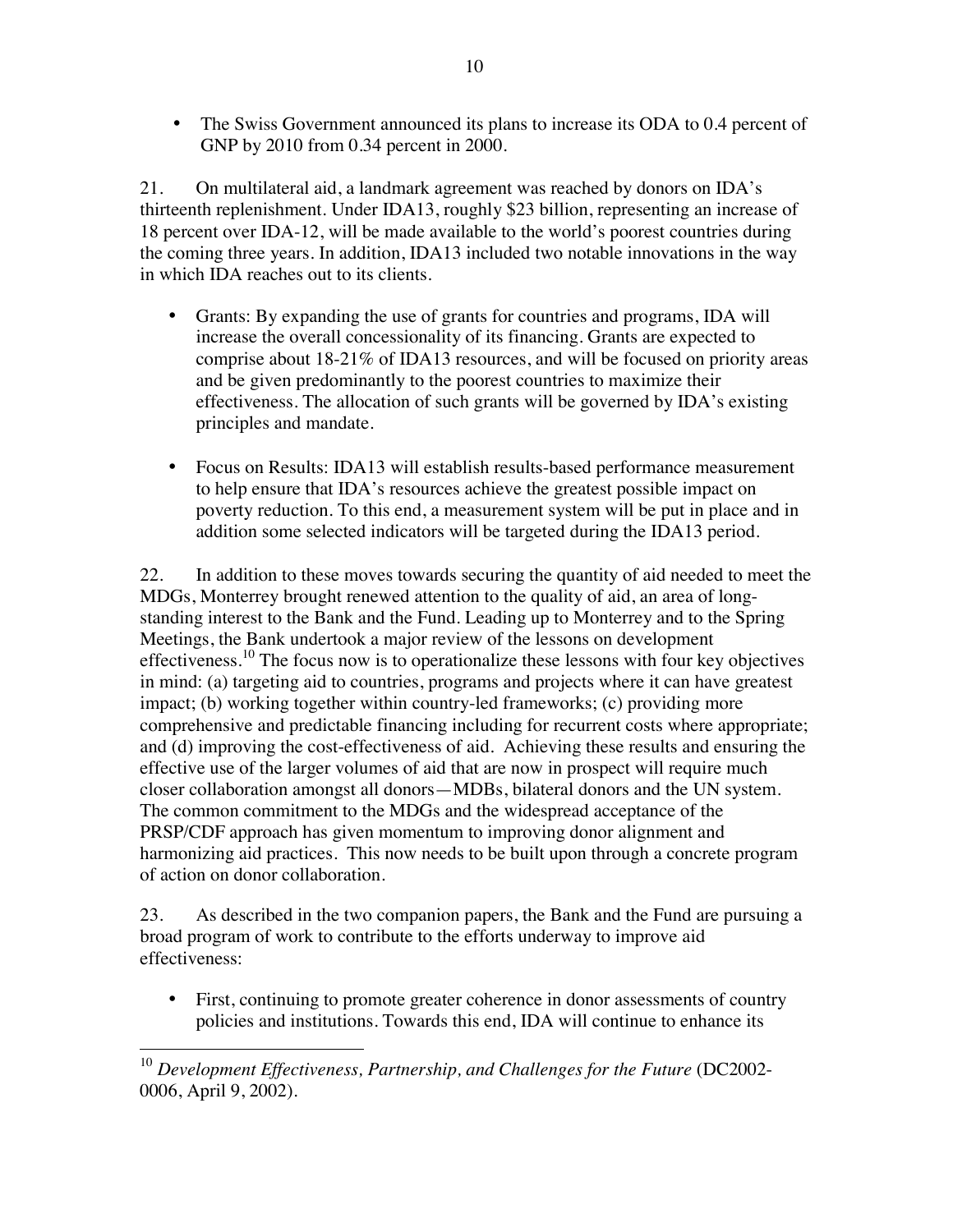performance-based allocation system, strengthen the dialogue with other donors and review options for sharing information and for public disclosure. In addition to country economic and policy assessments, the Bank will contribute to efforts to develop, where appropriate, performance benchmarks and indicators for priority programs and sectors as was done to underpin the Education for All Initiative.

- Second, promoting the use of PRSPs, and the countries' own budget frameworks and donor coordination mechanisms to ensure better donor alignment and secure adequate amounts, appropriate concessionality, and more predictability in donor financing.<sup>11</sup> To underpin such a programmatic approach, the Bank and the Fund have stepped up efforts to improve public financial accountability in recipient countries including mechanisms for expenditure tracking. Also, the Fund has improved the prioritization of its technical assistance to align it better with macroeconomic policy reform priorities and to take into account the authorities' commitment to capacity building.
- Third, ensuring that the Bank's and the Fund's own instruments remain appropriately flexible so as to provide support tailored to different country and program circumstances in coordination with other donors.
- Fourth, promoting greater cost-effectiveness in donor support, not only through reducing donor fragmentation, but also by achieving harmonization and streamlining of donor practices. The Bank and the Fund are working closely with the DAC Taskforce on donor practices, and, in collaboration with the MDBs, the Bank has mounted a major effort on harmonization of operational policies, procedures and practices. A status report on this effort has been provided as a background document. In collaboration with DAC/OECD and the other MDBs, the Bank will be organizing a major conference on harmonization in early 2003.
- Fifth, as described in the accompanying paper on enhancing development results, the Bank has mounted a major program in collaboration with the MDBs, the DAC and other agencies to increase the results orientation of the individual and collective efforts of countries and the donor community. The OECD/DAC is proposing to organize a Development Partnership Forum in December 2002 to take forward this agenda in collaboration with the Bank and other partners. The OECD/DAC is also organizing an *Expert Meeting on Aid Effectiveness and Aid allocation: Integrating Multiple Development Objectives* in early 2003.
- Sixth, given the inherent difficulty of attributing country outcomes to individual agency contributions, the Operations Evaluations Department of the Bank has been discussing with other donors the implications of a country-led and more coordinated donor support for intra- and inter-agency evaluation systems.

 $11$  The increasing willingness of virtually all donors to rally around country-owned PRSPs augurs well for donor alignment and aid effectiveness, but needs to be underpinned by a continuous dialogue between multilateral and bilateral donors.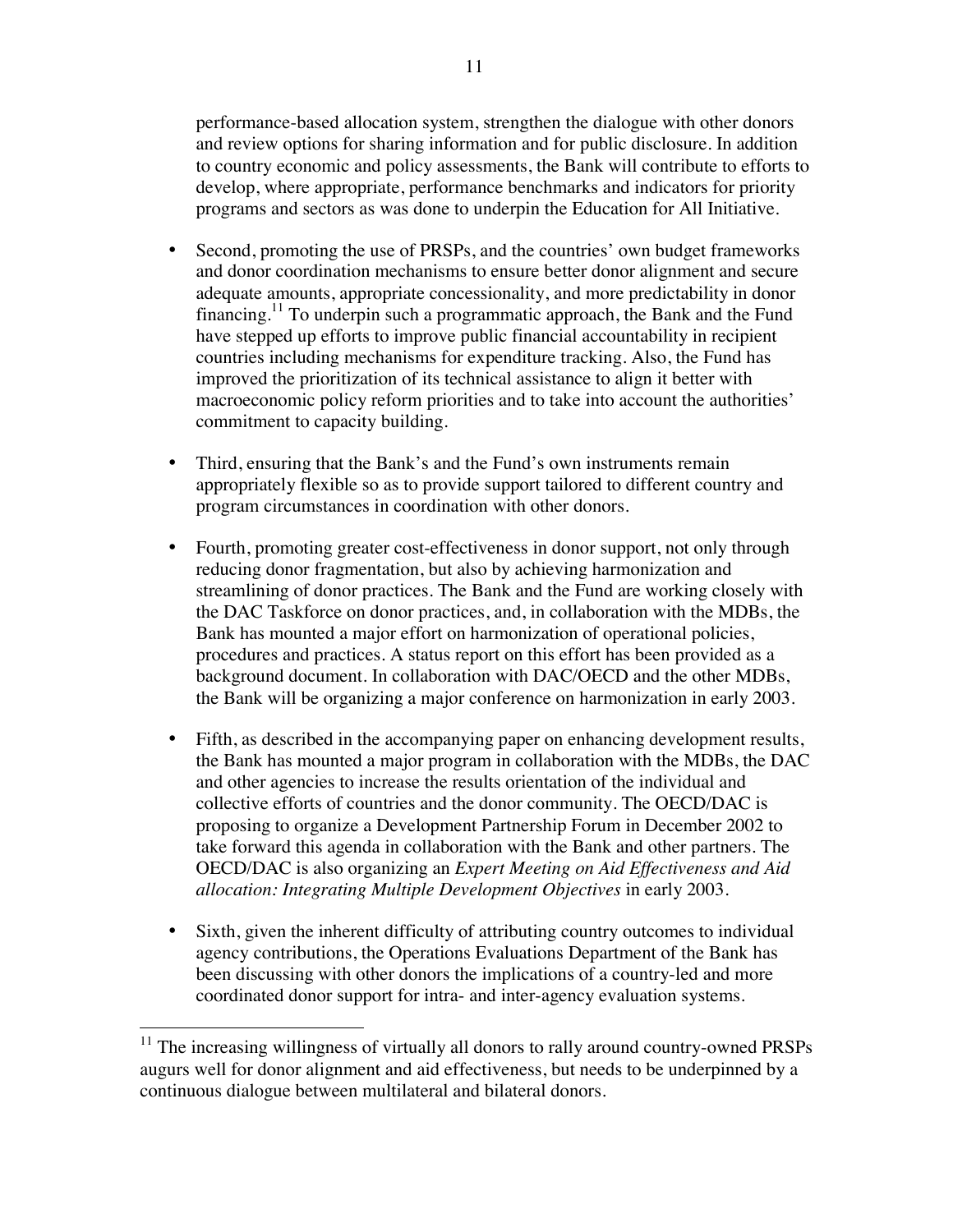- Seventh, increasing support to developing countries for better monitoring and statistics, results-based management systems and evaluation.
- Eighth, researching and learning from evidence on the ground (as undertaken through the case studies covering three areas) and committing to sharing knowledge with countries and donors. The Development Gateway, the Global Development Learning Network, the DAC and other multilateral fora can all provide useful platforms for enhancing information sharing and policy discussion.
- Ninth, the Bank is proposing more systematic engagement in countries that have not yet put in place policies needed for aid effectiveness, including through more extensive and frequent economic and sector work, support for capacity building, and working with partners who are more engaged in these countries.

## **ii. Debt Relief**

24. The Monterrey consensus underlined the importance of getting an early and enduring resolution to the long-standing debt problem of the poorest countries. The IMF and the World Bank have been playing a key role in the HIPC Initiative designed to address the problem, and the two staffs have prepared a joint report on status of implementation.<sup>12</sup> The report shows major progress in a number of respects:

- About two-thirds of countries identified as potentially eligible now benefit from debt relief under the enhanced Initiative. Of those eligible, 26 have already reached their decision points, including 6 that have reached their completion points.
- Together with associated debt forgiveness, total assistance committed so far represents a reduction in the outstanding debt stock of about US\$40 billion in NPV terms, or a two-thirds reduction in the overall debt stock of these countries. This will substantially reduce annual debt-service payments for most of these countries to less than 10 percent of exports.
- Debt relief provided to date has helped these countries increase annual social expenditures from around 6 percent of GDP on average in 1999 to a projected 9 percent in 2002—more than three times the amount of debt service.
- Most HIPCs now track expenditures to help monitor the use of resources freed up by debt relief, although improvements in expenditure monitoring are still needed in many countries.

25. The report identifies the key challenges ahead in bringing the remaining countries to their decision points, working with countries to get them to their completion points,

 $\overline{\phantom{a}}$ <sup>12</sup> *Heavily Indebted Poor Countries (HIPC) – Status of Implementation*, (IDA/SecM2002-0467, August 19, 2002; and SM/02/264, August 16, 2002).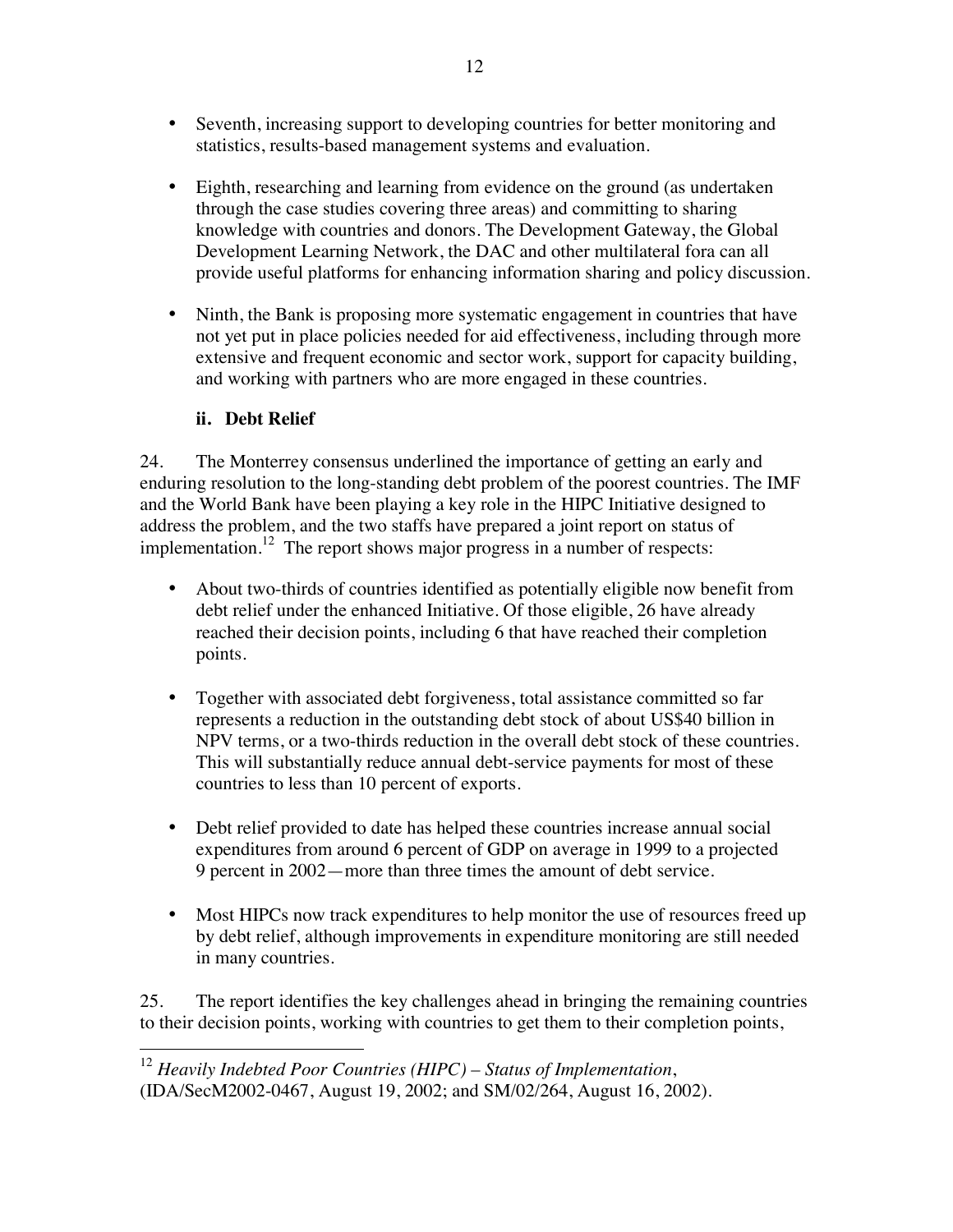ensuring a sustainable exit from the Initiative, and preserving long-term sustainability beyond the HIPC Initiative. In reviewing these challenges, it also considers the implications for debt sustainability of recent economic developments including declines in commodity prices. These challenges can be met with concerted efforts of the HIPC countries, full participation of all creditors and continued support from the donor community. The Initiative has flexibility on a case-by-case basis to top up relief at the completion point when countries experience a fundamental change in economic circumstances due to exceptional exogenous shocks, as was recently done for Burkina Faso. Recent indications of donor support could help meet the shortfall in expected financing needs of the HIPC Trust Fund. These announcements, such as that of the G-8 to fund their share of the shortfall, will now have to be converted into firm commitments. The decision by IDA donors to provide up to 40 percent in grant financing to HIPC countries that are assessed to be vulnerable post-HIPC will also strengthen debt sustainability. Any modifications to the Initiative to increase debt relief would require additional donor financing to avoid eroding the capacity of multilateral creditors to provide financial support to the poorest countries.

## **iii. Increased Opportunities from Trade**

 $\overline{a}$ 

26. Monterrey recognized that the opportunities offered by trade are critical for more rapid growth and poverty reduction, and also that market barriers and domestic constraints have made it difficult for many developing countries to take full advantage of the potential benefits from trade. Accordingly policy coherence was a central concern in Monterrey, and the discussions stressed that improved trade access would contribute to greater aid effectiveness.

27. WTO members have committed in the context of the Doha Development Agenda to negotiations aimed at substantially improving market access for agricultural and industrial products, particularly for developing countries. While access has improved recently with the introduction of the EU's "Everything-but-Arms" initiative, the United States' African Growth and Opportunity Act and other similar schemes, greater and faster progress is required in opening markets and phasing out trade-distorting subsidies in industrial countries, particularly for agriculture, textiles and labor-intensive manufactures.13 The next WTO Ministerial being hosted by Mexico in September 2003 will set the framework for the negotiations.

28. The Bank and the Fund have stepped up their efforts on the trade and development agenda, working closely with the WTO within a coherent framework and based on their respective comparative advantages. The two staffs have recently produced

<sup>13</sup> In his recent initiative on *Concrete Actions of Japanese Government to be taken for Sustainable Development—Towards Global Sharing,* Prime Minister Koizumi announced that Japan intends to examine how to expand duty-free and quota-free access for LDCs for the fiscal year beginning April 1, 2003.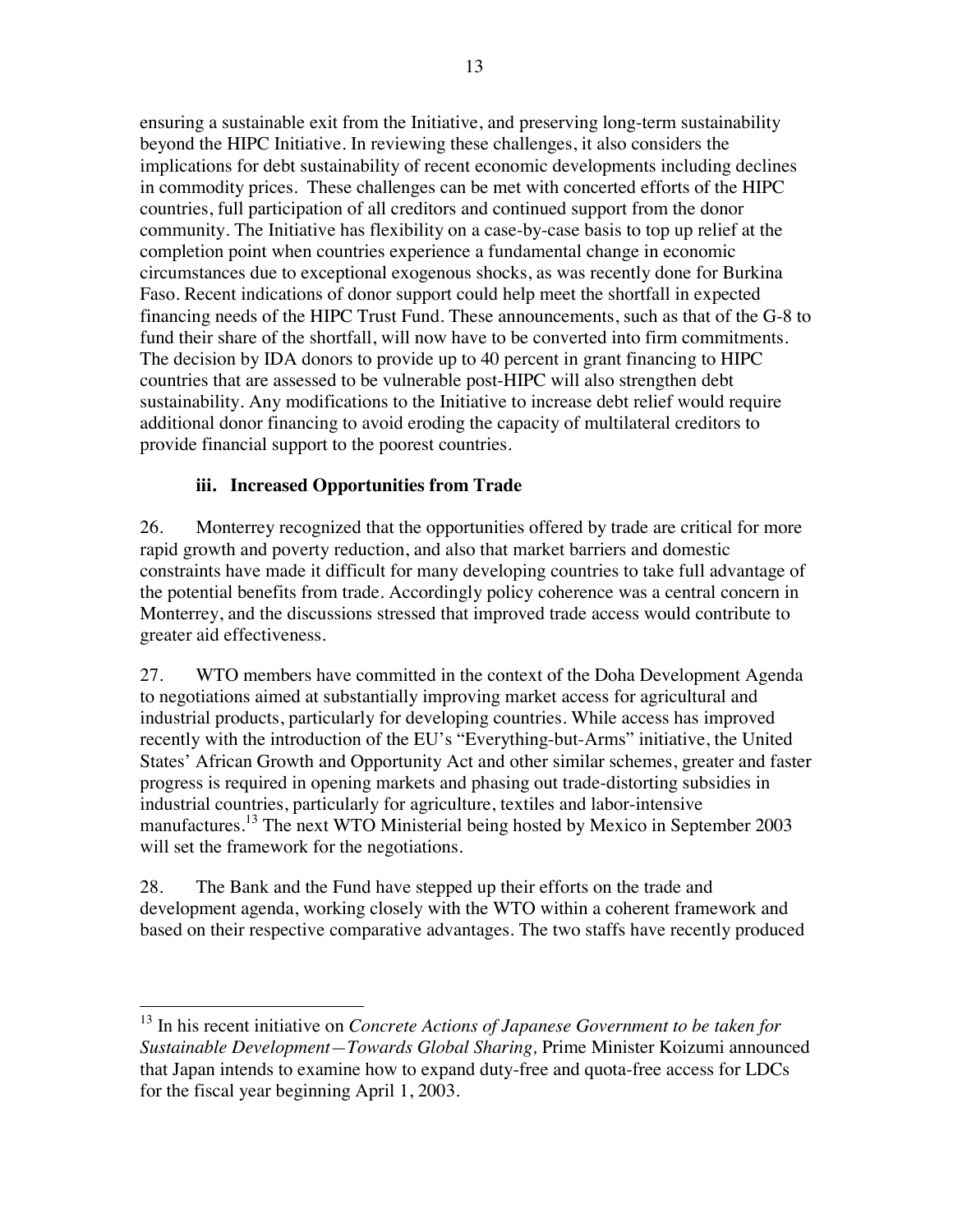a joint paper on market access, $^{14}$  which examines patterns of protection in merchandise trade and suggests ways of making the multilateral trading system more supportive of development. The recommendations of the paper, in particular, the elimination of tariff peaks and the decoupling of agricultural support from production levels, as well as the acceleration of the removal of import quotas in textiles and clothing are particularly relevant to the current Doha Round of the WTO trade negotiations. Fund Article IV consultations with industrialized countries now provide candid assessments of the implications of trade and agricultural policies on low-income countries. The Bank and the Fund also encourage developing countries to reduce their own barriers to trade, and to mainstream trade issues in their poverty reduction and growth strategies. In this context, Fund staff will undertake a review of Fund trade policy advice in the first half of 2003. The review will examine the implementation, sequencing and impact of such advice, with a view to assessing its overall effectiveness. The Bank has established a new Trade Department to scale up and consolidate its research, policy and operational support on trade.

29. The Doha Development Agenda places new emphasis on capacity building and technical assistance. The Integrated Framework for Trade-related Technical Assistance, chaired by the WTO, and in which both the Bank and the Fund participate, has been revamped. As part of this collective effort, the Bank is leading work on country diagnostics of trade policy and infrastructure, and is coordinating the efforts to integrate trade in development strategies for least-developed countries. The Fund provides technical assistance in customs administration and other priority areas identified in the diagnostic studies.

## **iv. Provision of Global Public Goods and Strengthening the International Financial Architecture**

30. The preparatory discussions and the Monterrey conference highlighted the importance of a clearer international strategy on global public goods (GPGs) related to the attainment of the MDGs, and flagged this as an area for further work. Also given the focus on financing for development, the Monterrey discussions underlined the importance of broader access by developing countries to international capital and the need for greater stability in international capital flows.

31. Over the last few years, the Bank has devoted considerable attention to the global public goods agenda as it pertains to development, and to defining its role given its mandate and comparative strengths. The Bank has also strengthened its management of global programs, through clearer criteria for selection of and exit from such programs and through stronger fiduciary and operational oversight. The Bank has also been engaged in discussions with the other MDBs, and a joint MDB Taskforce has just completed a report on *MDB Support for Global Public Goods Provision.* These discussions and the Development Committee's own past discussions have highlighted five areas for Bank and

 $\overline{\phantom{a}}$ <sup>14</sup> Market Access for Developing Country Export–Selected Issues (SecM2002-0456, September 5, 2002; and SM/02/280, August 28, 2002).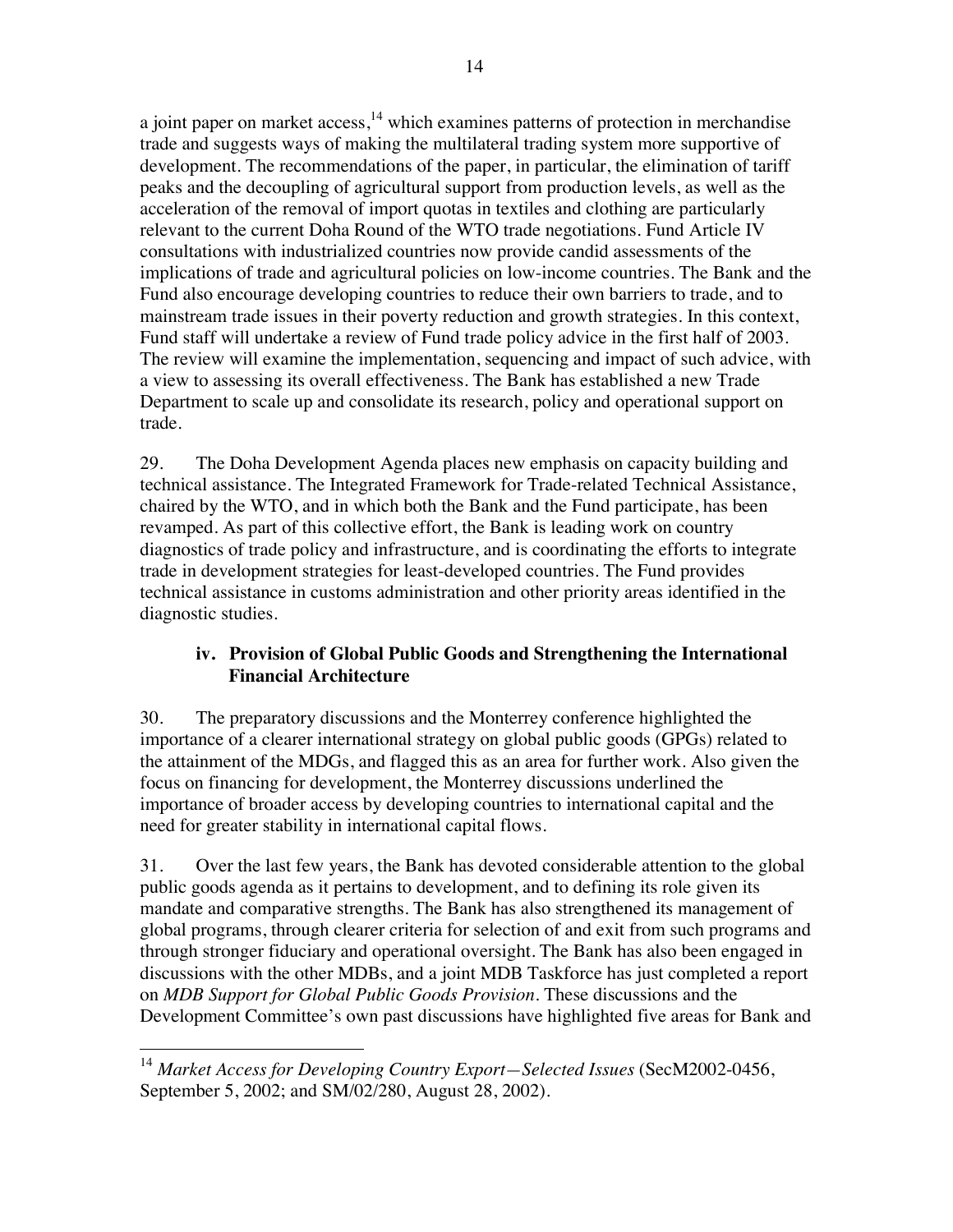MDB engagement, working in partnership with the relevant international agencies: (a) fighting infectious/communicable diseases; (b) improving the global environment; (c) promoting an orderly movement of goods, capital and knowledge across borders; (d) encouraging global financial stability and an enabling investment climate; and (e) creating and disseminating knowledge on development issues.

32. In each of these areas, the contribution of the Bank and other MDBs should reflect their areas of comparative advantage. Defining and developing GPGs will normally be best done by agencies specially established or focused to address specific global public goods issues, such as UNAIDS, WHO, GEF and certain public-private partnerships. The Bank and other MDBs involvement will be complementary to the efforts of specialized entities providing loans, concessional credits or grants to support the provision of GPGs. In most cases, MDBs will be a part of a considerably broader coalition delivering GPGs, and these coalitions will be different for different aspects of global public goods provision. A high level task force on the provision of global public goods was launched at the World Summit on Sustainable Development under the sponsorship of France, Sweden and the UNDP. This taskforce is expected to play an important role in shaping an international strategy, and the Bank and the Fund intend to play an active role in its deliberations.

33. One aspect of the global environment that received particular attention in Monterrey is the functioning of international capital markets. The increasing integration of global financial markets has produced a remarkable increase in the volume of private capital flows to developing countries, helping to finance a rapid expansion of investment and economic activity. However, growing global economic and financial integration has also heightened vulnerability of emerging market countries to financial market volatility, external shocks, and contagion.

34. In the past two years, the Fund in cooperation with the Bank and other agencies, has taken further steps to help prevent capital market crises, and increase the resilience of the international financial system. It has substantially refocused its surveillance activities to strengthen its analysis of members' vulnerability to currency and balance of payments crises. The Fund and the Bank have also contributed to strengthening the international financial architecture through their joint work on Financial Sector Assessment Programs and helping members to implement standards and codes.<sup>15</sup> Looking forward, the Fund will continue to help its members reduce their vulnerability to crises, including by strengthening its analysis of debt sustainability. With regard to crisis resolution, the Fund has reviewed and streamlined its financial facilities to better support members' policy reforms during crisis periods. It is reviewing the framework under which it provides contingent credit to its members, with the aim of both encouraging them to take the

 $\overline{a}$  $15$  In July 2002, the Executive Boards of the IMF and the World Bank conditionally added the Financial Action Task Force (FATF)  $40 + 8$  Recommendations to the list of standards for which ROSCs are prepared, and endorsed methods for undertaking Anti-Money Laundering/Combatting the Financing of Terrorism (AML/CFT) assessments and preparing ROSCs.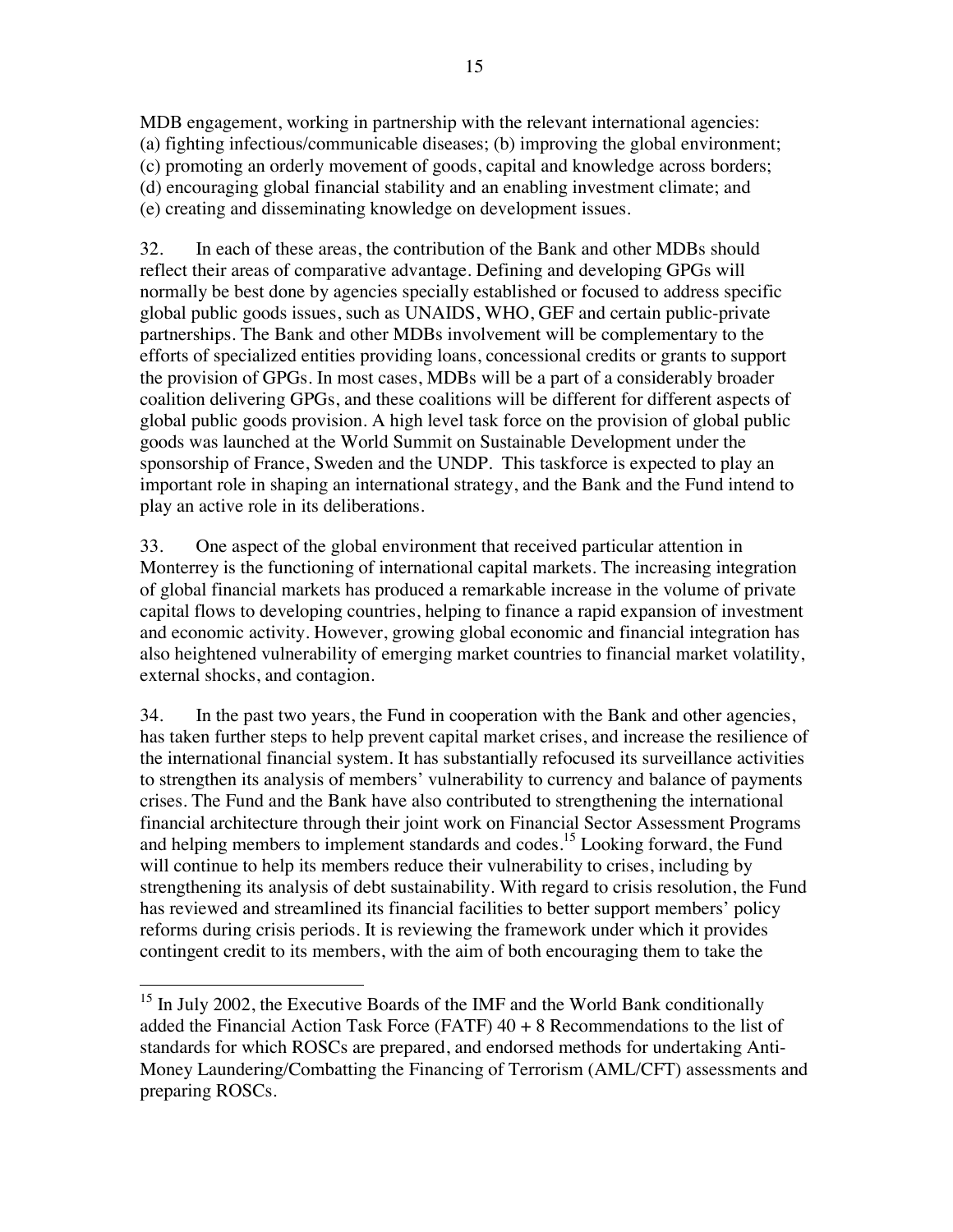actions needed to avert crisis and giving Fund financial support in the event of contagion. A review of access policy in capital account crisis situations is underway, clarifying the conditions for and amount of access to Fund financing, taking into account the adequacy of the Fund's resources.<sup>16</sup> The Fund continues to work on the framework for restructuring a country's debt when it becomes unsustainable. In this context, it has set out an ambitious program of work on a possible Sovereign Debt Restructuring Mechanism (SDRM), and on increased use of collective action clauses in international bond contracts. The objective of the SDRM is to create an international regime that will facilitate agreement between a debtor and its creditors when a restructuring is unavoidable, without causing unnecessary destruction of economic property or of creditors' assets.

## **v. Strengthening Institutional Governance and Partnerships**

35. As part of the systemic agenda, the Monterrey consensus stressed the importance of improving coherence through better coordination of efforts amongst international institutions and agencies, the donor community, the private sector and civil society. There was also broad agreement that the best approach was to build on existing institutions and mechanisms, and to strengthen partnerships and linkages including those between the Bank and Fund and the UN. The Monterrey discussions also highlighted the importance of promoting greater participation and voice of developing countries in international institutions and fora.

36. The Fund and the Bank have been giving a great deal of attention in recent years to the governance and effectiveness of their institutions, and implemented a broad range of reforms. For the Fund, the key reforms have included major changes in transparency and disclosure, and the setting up of an independent evaluation office. For the Bank, the steps have included further improvements in transparency, disclosure and accountability including in the budget process, strengthening of analytic and diagnostic capacity, strengthening the country assistance strategy process, improvements in financing instruments, and combined efforts to improve the preparation, structure and format of Development Committee meetings. The Fund and the Bank have taken a series of steps to strengthen collaboration between the institutions; the Bank and other MDBs have put in place a revamped framework for collaboration; the Bank and Fund have intensified their collaboration with the WTO; and both institutions have stepped up their presence and engagement with the UN.

37. The Fund is continuing the Twelfth General Review of IMF Quotas in light of developments in the international economy, and continues to encourage steps to implement the Fourth Amendment (SDR allocation). In the IDA-13 process, selected developing countries were asked to participate in key discussions for the first time. To ensure better and broader participation in the preparations and discussions on the

 $16$  These reflections are part of the ongoing discussions in the context the Twelfth General Review of Quotas. A progress report will be prepared for the IMFC on Board discussions on the size and distribution of IMF quotas.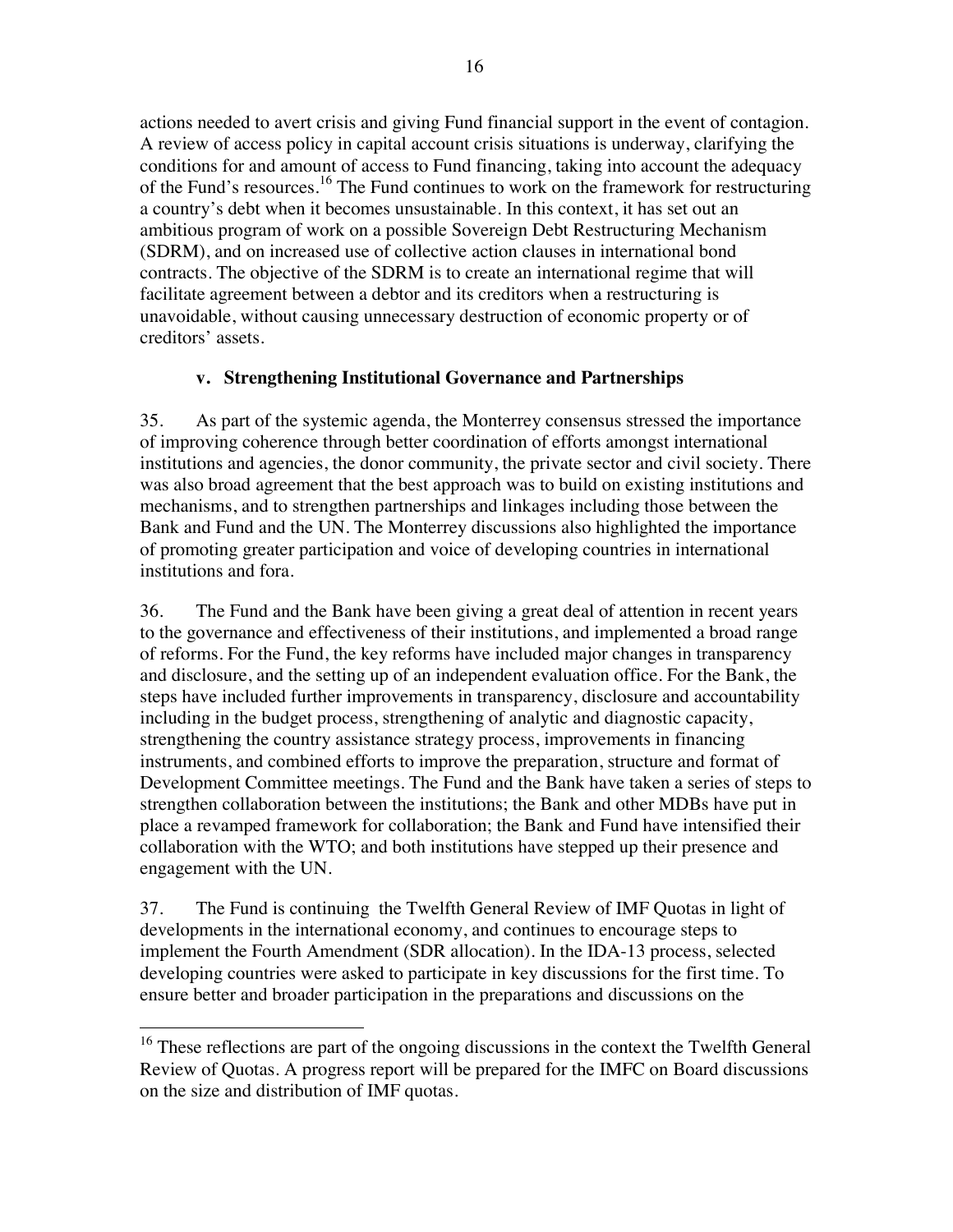Development Committee deliberations for this fall, including on the Monterrey agenda, a roundtable was organized on September 11. In addition to representatives of the Development Committee, relevant agencies including the UN, the DAC/OECD, the EU and the Commonwealth Secretariat participated in the meeting.

38. The Bank and Fund have also been discussing with the UN, and with ECOSOC in particular, how to stay engaged on the implementation of the follow-up agenda from Monterrey.<sup>17</sup> At its organizational meeting in July 2002, ECOSOC reaffirmed its commitment to "make full use of the ECOSOC/BWI/WTO dialogue" that takes place following the Spring meetings. ECOSOC members underlined the "need for a well prepared and focused agenda" and called for continued contacts with the Bank and Fund to shape the agenda and format of the discussions. The Bank and the Fund, through Board representatives and at secretariat level, will continue discussions with the UN and ECOSOC on how to best stay engaged on the Monterrey agenda.

 $17$  The Report of the Secretary-General on follow-up provides an overview of the actions of the United Nations on the monitoring and continued engagement on the Monterrey agenda.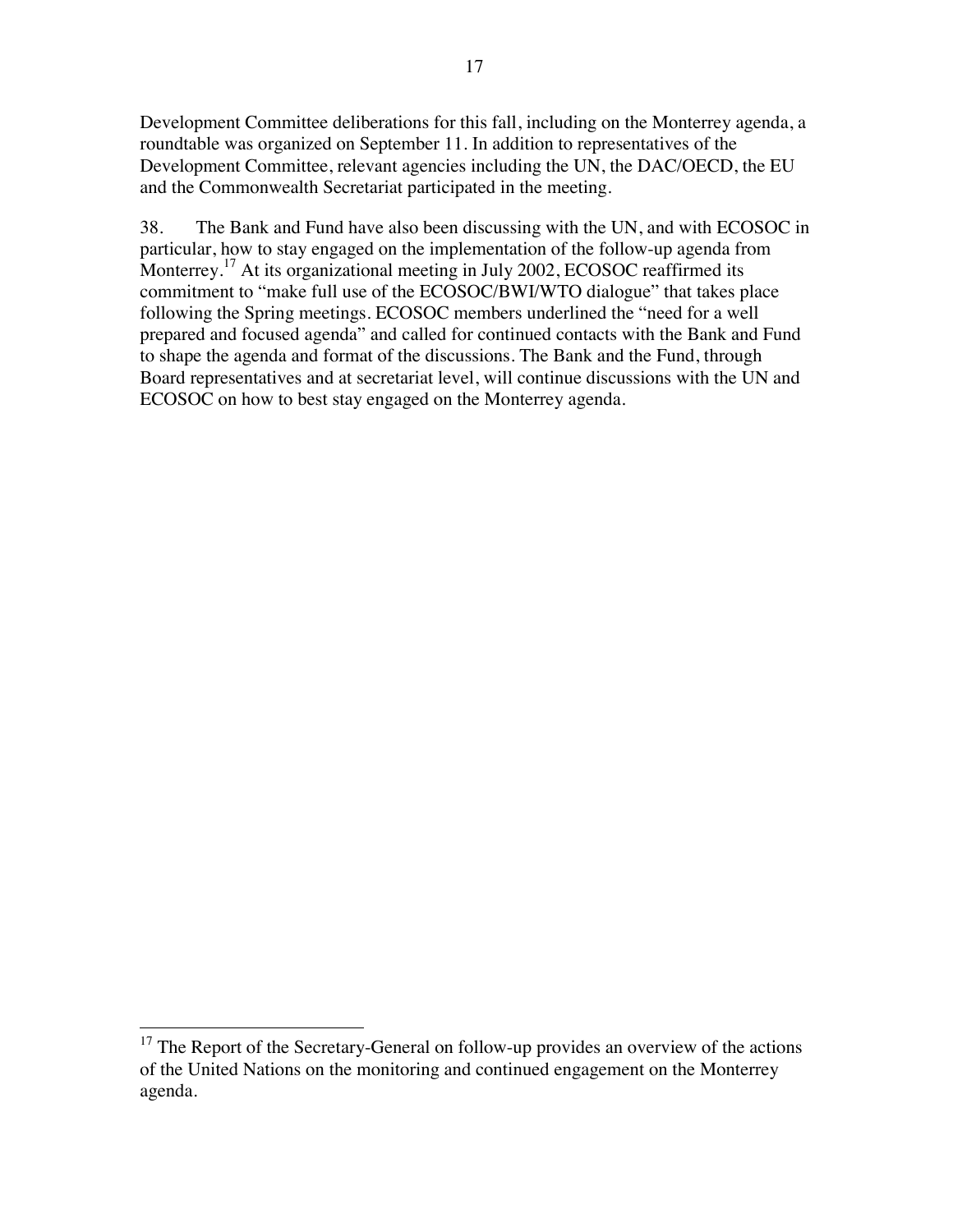## **RECENT ACTIVITIES AND NEXT STEPS ON THE MDG AGENDA**

1. Since the Spring Development Committee meeting, there have been a number of activities and events aimed at shaping and focusing the agenda for follow-up on the MDGs. These include:

- Agreement at expert level (involving 26 agencies and 90 experts) on the 48 indicators to monitor the MDGs, including refinement of the indicators for the environment and Goal 8;
- The UN Secretary General's Annual Report on Progress towards Implementing the Millennium Declaration and a more detailed report prepared by the UN Department of Economic and Social Affairs;
- The "OECD Action for a Shared Development Agenda" adopted as part of the 2002 OECD Ministerial (www.oecd.org/EN/document/0,,EN-document-590-17 no-12-29673-590.00.html) and an update on the role of the DAC in supporting the MDG agenda;
- Joint IADB, WB, UNDP and ECLAC Seminar on *Facing the Challenges for Achieving the Latin America and Caribbean Millennium Development Goals* which concluded with the signing of a letter of intent committing the participating multilateral institutions to work together (www.iadb.org/exr/PRENSA/2002/cp12802e.htm);
- An *International Policy Dialogue on the MDGs* organized jointly by the UNDP, the German Foundation for International Development and BMZ in Berlin, June 27-28, 2002;
- The joint UNDP/UNECA Forum on the *MDGs in Central and Eastern Africa: Campaigning for Action* in Addis Ababa in June 2002;
- A focus on human resources development and the related MDGs at this year's ECOSOC high level segment in July 2002 (www.un.org/esa/coordination/ecosoc/hl2002/index.htm);
- Completion of several pilot *MDG country reports* by different agencies, including for Bolivia, Cambodia, Cameroon, Chad, Madagascar, Mauritius, Nepal, Tanzania and Vietnam.

2. In consultation with other agencies including the Bank and the Fund, the UN has formulated a strategy on MDGs, which has four core elements: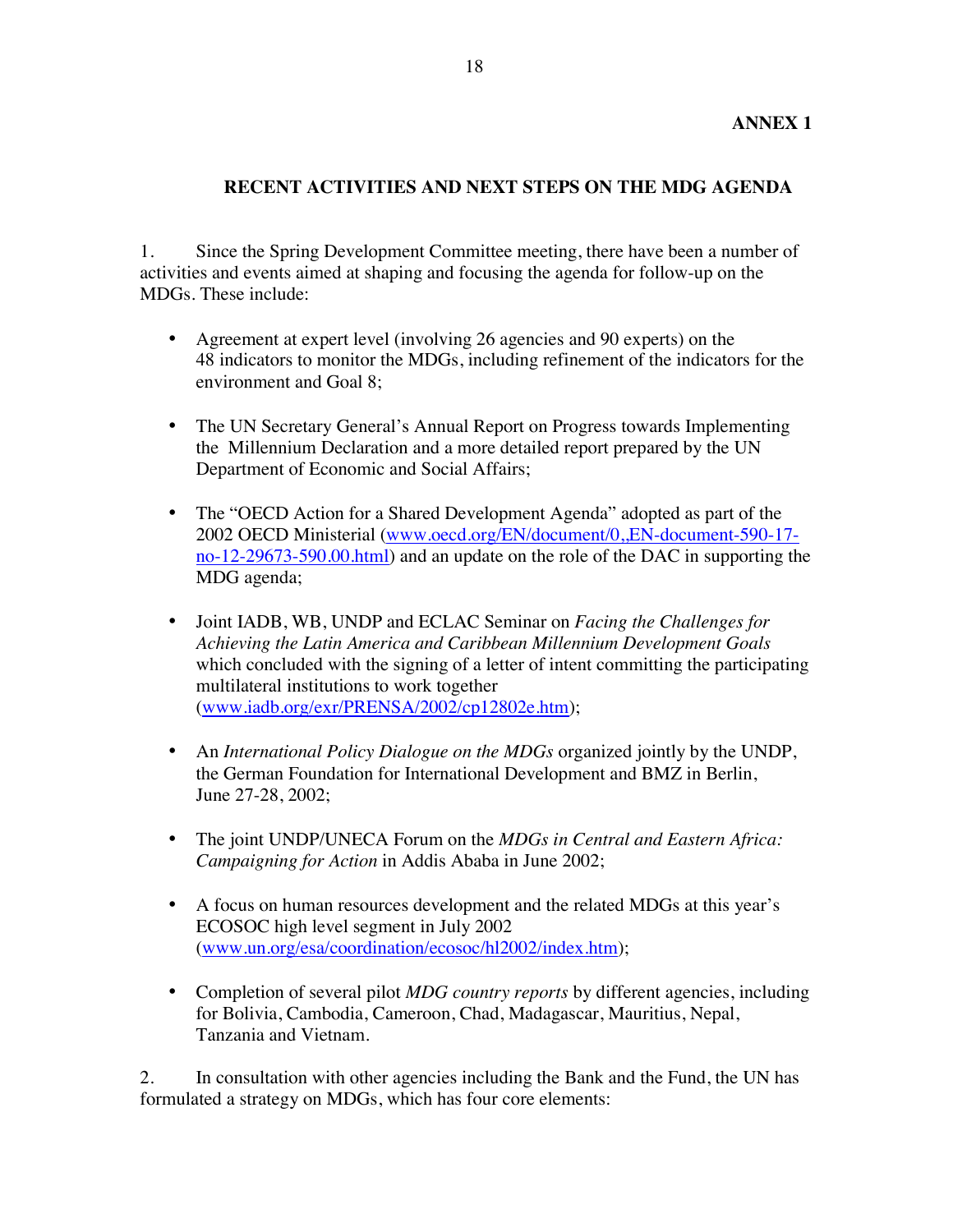- (i) Monitoring: Systematic and sustained tracking and review of progress towards the MDGs to keep the spotlight firmly on the MDGs, inform global and national campaigns, and turn the goals and targets into widely recognised measures of successful international co-operation in support of sustainable development.
- (ii) Analysis: Definition and assessment of the policy dimensions of achieving the MDGs based on a consensus among partners on necessary policy and institutional reforms and investments, financing options and strategies for scaling-up their efforts
- (iii) Campaigning/mobilization: Collaboration with a wide range of partners to foster a self-sustaining movement, extending well beyond the UN system, which mobilises the commitments and capabilities of broad segments of society to build awareness and galvanise public opinion in support of action on priorities, policies and resource allocations.
- (iv) Operational activities: Goal-driven assistance to address directly key constraints to progress on the MDGs, guided by the mandates, comparative advantage and resources of the UN system at the country level and recognising that the achievement of the MDGs is ultimately the responsibility of member states.
- 3. This Strategy is to be implemented at the global and country levels:

#### **Support for Global Action**

- **The Millennium Project:** Purpose is to propose best strategies for meeting the MDGs. Main analytical work will be performed by 10 task forces encompassing poverty, hunger, primary education/gender equality, child mortality/maternal mortality, HIV/AIDS/TB/other major diseases/access to medicines, sustainable development, safe water, slum dwellers, open rule based trading system, technology transfer. Establish high-level United Nations Expert Group and an International Advisory Panel. Interim Report of each task force expected end 2003, the overall Millennium Project interim report by mid-2004 and the final recommendations to the Secretary-General and the UNDP Administrator by 30 June, 2005.
- **The Secretary-General's Reports to the General Assembly:** completion of the process initiated already by DESA to prepare the first Report on Progress towards Implementing the Millennium Declaration.
- **The Millennium Campaign:** recruitment of the Director of the Millennium Campaign Unit; establishment of the Campaign Unit; realignment of the UN system's communication activities around the MDGs, with the meeting of the Communications Group in June 2002 providing a first major opportunity to address this challenge; and implementation of communication initiatives to raise the profile of the MDGs in the build-up to the WSSD.
- **Operational Activities:** continued dialogue with the World Bank, IMF, regional development banks, EC and OECD/DAC on critical operational issues such as